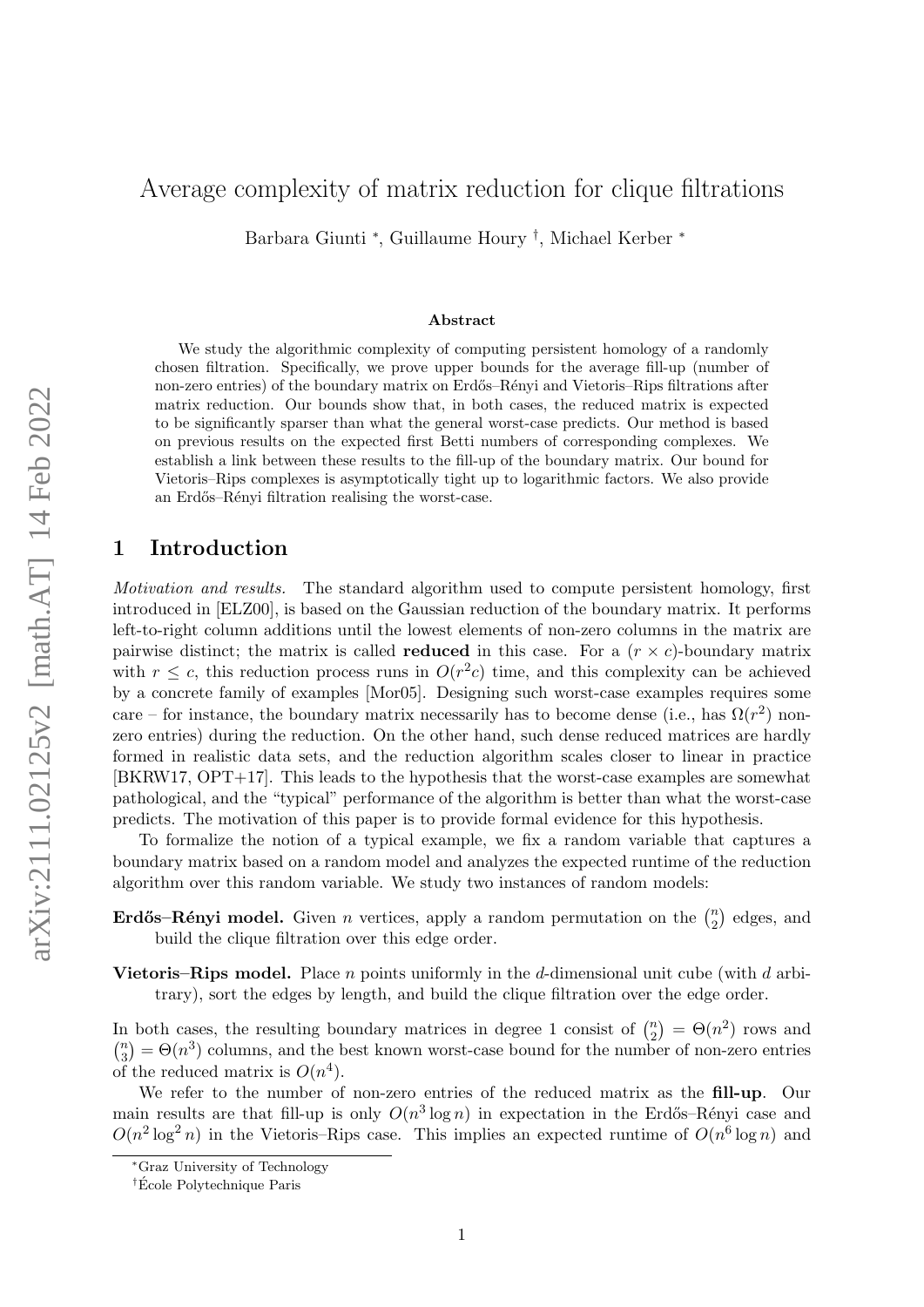$O(n^5 \log^2 n)$ , respectively, in contrast to the general worst-case bound of  $O(n^7)$  for matrices of this dimension. In the Vietoris–Rips case, our bound on the non-zero entries is asymptotically optimal up to logarithmic factors. We also provide some experiments that suggest that neither our fill-up bound for the Erdős–Rényi case nor our time bound for the Vietoris–Rips case are tight. Finally, we construct a concrete family of clique filtrations for which the reduction algorithm yields a matrix with  $O(n^4)$  fill-up and runs in  $O(n^7)$  time. This shows that the general worst-case bounds on fill-up and runtime are tight for the Erdős–Rényi model.

Proof outline. The proof is based on a property that we first illustrate for the Vietoris–Rips model. The (unreduced) boundary matrix encodes a filtration  $X_1 \subset X_2 \subset \cdots \subset X_m$  with  $m = \binom{n}{2}$  $\binom{n}{2}$ , where  $X_i$  is the clique complex arising from the *i* shortest edges. Now, consider a non-zero column in the reduced matrix to which at least one column was added, and let  $k$  be the index of its lowest non-zero entry. The key observation is that, in this case, the first Betti number of the complex  $X_k$  is at least one. It is well known that the Betti numbers of Vietoris– Rips complexes undergo a phase transition, and the probability of  $X_k$  having a positive first Betti number goes to zero very quickly when  $k$  gets large [\[Kah11\]](#page-23-2). Hence, it is very unlikely for the reduced boundary matrix to contain a column with many non-zero entries and a large lowest entry. This allows us to upper-bound the number of non-zero entries in expectation.

The same approach also works for Erdős–Rényi filtrations, adapting a probability bound for Betti numbers from [\[DHK13\]](#page-22-2) to our situation. In fact, we prove the aforementioned connection of reduced column and non-vanishing Betti numbers for a more general class of filtrations of clique complexes, of which both Erdős–Rényi and Vietoris–Rips filtrations are special cases.

Related work. There are many variants of the standard reduction algorithm with the goal to improve its practical performance, partially with tremendous speed-ups, e.g. [\[ATVJ14,](#page-22-3) [Bau21,](#page-22-4) [BKRW17,](#page-22-1) [HG16,](#page-23-3) [MBGY14,](#page-23-4) [Mor07,](#page-23-5) [PHL+21\]](#page-23-6). All these approaches are based on matrix reduction and do not overcome the cubic worst-case complexity of Gaussian elimination. We consider only the standard reduction algorithm in our analysis although we suspect that our techniques apply to most of these variants as well. An asymptotically faster algorithm in matrixmultiplication time is known [\[MMS11\]](#page-23-7), as well as a randomized output-sensitive algorithm that computes only the most persistent features [\[CK13\]](#page-22-5). However, these approaches are not based on elementary column operations and slower in practice.

In the persistence computation, the order of the simplices (and thus of the columns and rows in the boundary matrix) is crucial and can be altered only in specific cases [\[BKRW17,](#page-22-1) [CGJL20\]](#page-22-6). This order also determines which elements can be used as pivots. For that reason, we did not see how to transfer analyses of related problems, such as the expected complexity of computing the Smith normal form [\[CD91\]](#page-22-7) or the study of fill-in for linear algebraic algorithms [\[DER86,](#page-22-8) [HG72\]](#page-22-9). These methods require either to interleave row and column operations and swap of rows and columns, or to reorder the rows and columns and cherry-pick the pivots.

The only previous work on the average complexity of persistence computation is by Kerber and Schreiber [\[KS20,](#page-23-8) [Sch19\]](#page-23-9). They show that, for the so-called shuffled random model, the average complexity is better than what the worst-case predicts. However, the shuffled model is further away from realistic (simplicial) inputs than the two models studied in this paper. Moreover, their analysis requires a special variant of the reduction algorithm while our analysis applies to the original reduction algorithm with no changes. Moreover, the PhD thesis of Schreiber [\[Sch19\]](#page-23-9) contains extensive experimental evaluations of several random models (including Vietoris–Rips and Erd˝os–R´enyi); our experiments partially redo and confirm this evaluations.

While the computational complexity for persistence has hardly been studied in terms of expectation, extensive efforts have gone into expected topological properties of random simplicial complexes. We refer to the surveys by Kahle [\[Kah14b\]](#page-23-10) and Bobrowski and Kahle [\[BK18\]](#page-22-10) for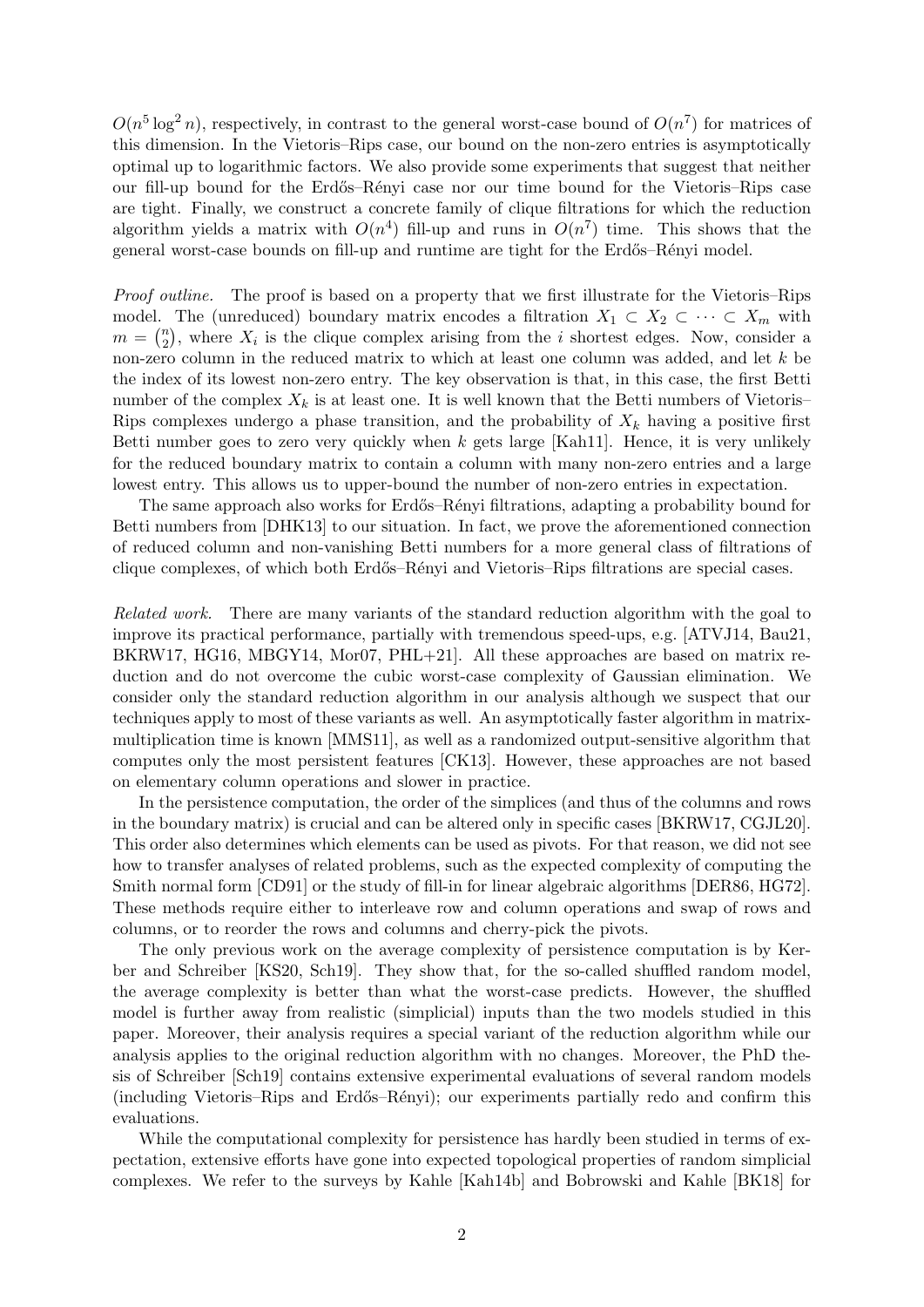an overview for the general and the geometric case, respectively. From this body of literature, we use the works by Demarco, Hamm, and Kahn [\[DHK13\]](#page-22-2) and Kahle [\[Kah11\]](#page-23-2) in our work. There are also recent efforts to study expected properties of persistent homology over random filtrations, for instance the expected length of the maximally persistent cycles in a uniform Poisson process [\[BKS17\]](#page-22-11), or properties of the expected persistence diagram over random point clouds [\[DC19\]](#page-22-12).

Finally, at the best of our knowledge, the only construction to achieve the worst-case running time for matrix reduction is by Morozov [\[Mor05\]](#page-23-0), which however involves only a linear number of edges and triangles with respect to the number of vertices and it is not a full (clique) filtration, as required by our models.

Outline. In Section [2,](#page-2-0) we introduce basic notions on (boundary) matrices and their reduction and simplicial homology. In Section [3,](#page-4-0) we focus on clique filtrations and prove the connection between Betti numbers and certain columns of the reduced matrix, which leads to a generic bound for the fill-up. We then apply the general bound for the Erdős–Rényi (Section [4\)](#page-6-0) and Vietoris–Rips (Section [5\)](#page-8-0) filtrations. In Section [6,](#page-10-0) we compare our bounds with experimental evaluation. In Section [7,](#page-11-0) we construct a clique filtration realising the worst-case fill-up and cost. We conclude in Section [8.](#page-15-0)

## <span id="page-2-0"></span>2 Basic notions

*Matrix reduction.* In the following, fix an  $(r \times c)$ -matrix M over  $\mathbb{Z}_2$ , the field with two elements, and let its columns be denoted by  $M_1, \ldots, M_c$ . For a non-zero column  $M_i$ , we let its **pivot** be the index of the lowest row in the matrix that has a non-zero entry, denoted by  $low(M<sub>i</sub>)$ . We write  $\#M_i$  for the number of non-zero entries in the column, and  $\#M \coloneqq \sum_{i=1}^{c} \#M_i$  for the number of non-zero entries in the matrix. Clearly,  $\#M \leq r \cdot c$ ; if  $\#M$  is significantly smaller than that value (e.g., only linear in c), the matrix is usually called "sparse".

A left-to-right column addition is the operation of replacing  $M_i$  with  $M_i + M_j$  for  $j < i$ . If  $M_i$  and  $M_j$  have the same pivot before the column addition, the pivot of  $M_i$  decreases under the column addition (or the column  $M_i$  becomes zero, if  $M_i = M_j$ ).

Matrix reduction is the process of repeatedly performing left-to-right column additions until no two columns have the same pivot. For concreteness, we fix the following version: we traverse the columns from 1 to  $c$  in order. At column  $i$ , as long as it is non-zero and has a pivot that appears as a pivot in some column  $j < i$ , we add column j to column i. The resulting matrix is called reduced.

| <b>Algorithm 1:</b> Matrix reduction                                                     |
|------------------------------------------------------------------------------------------|
| <b>Input:</b> Boundary matrix $M = (M_1, \ldots M_c)$                                    |
| <b>Output:</b> Reduced matrix $M' = (M'_1, \dots, M'_c)$                                 |
| 1 for $i = 1, , c$ do                                                                    |
| $2 \mid M'_i = M_i$                                                                      |
| while $M'_i \neq 0$ and there exists $j < i$ with $low(M'_i) = low(M'_i)$ do<br>$3 \mid$ |
| 4   $M'_i \leftarrow M'_i + M'_j$                                                        |

<span id="page-2-1"></span>We define the **cost of a column addition** of the form  $M_i \leftarrow M_i + M_j$  as  $\#M_j$ , i.e., the number of non-zero entries in the matrix that is added to  $M_i$ . The **cost of a matrix** reduction for a matrix  $M$  is then the added cost of all column additions performed during the reduction, and it is denoted by  $cost(M)$ . The **fill-up** of a reduced matrix M' is  $\#M'$ , the number of non-zero entries of  $M'$ . We can relate the cost of reducing a matrix M to the fill-up of the reduced matrix as follows.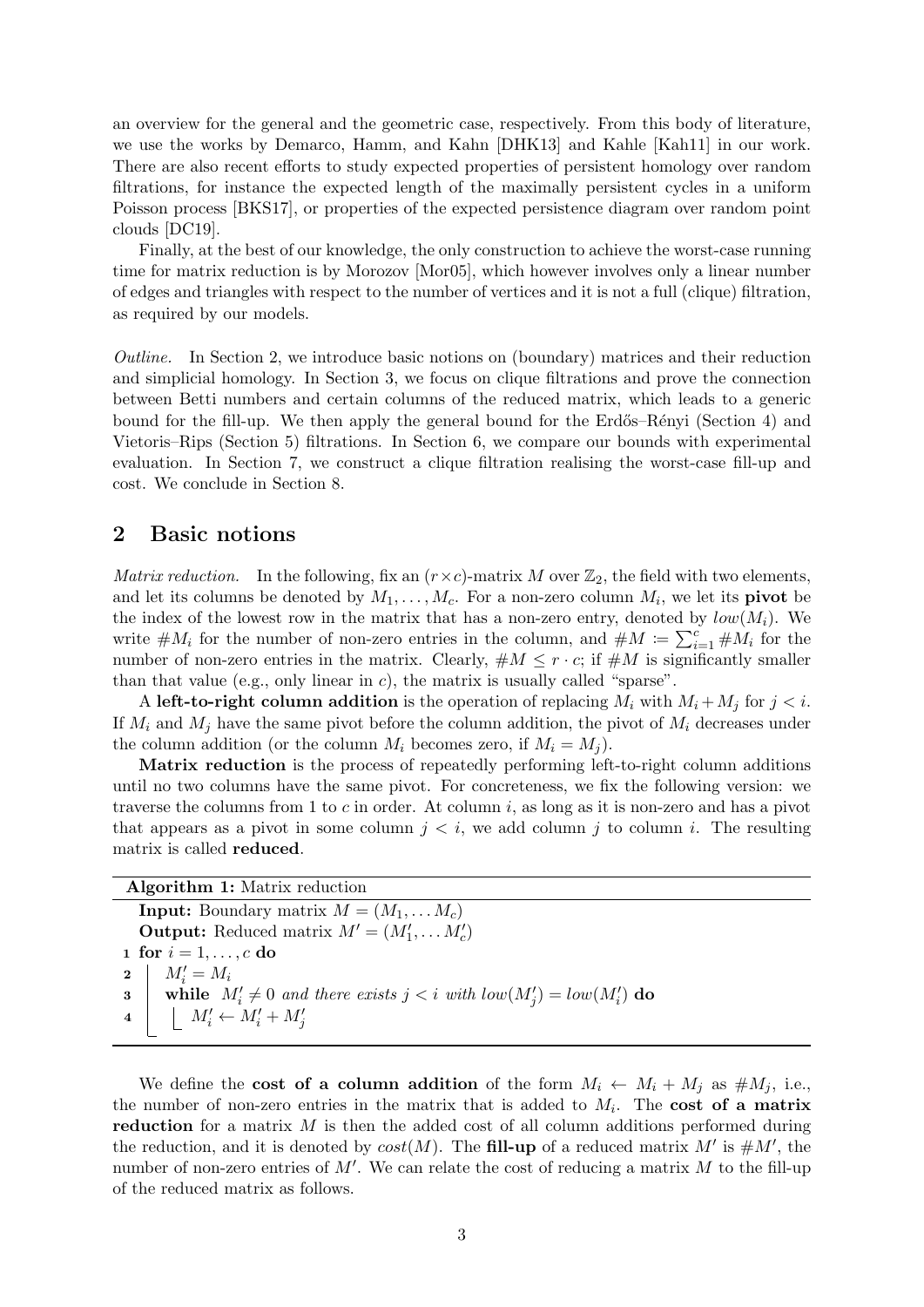**Lemma 2.1.** For a matrix M with c columns, let  $M'$  denote its reduced matrix. Then

$$
cost(M) \le c \cdot \# M'
$$

*Proof.* Let  $M'_{\leq i}$  denote the matrix formed by the first i columns of M'. Then, after the matrix reduction algorithm has traversed the first i columns, the partially reduced matrix agrees with  $M'$  on the first i columns. In order to reduce column  $i + 1$ , the algorithm adds some subset of columns of  $M'_{\leq i}$  to  $M_{i+1}$ , and each column at most once. Hence, the cost of reducing column  $M_{i+1}$  is bounded by  $#M'_{\leq i}$ . Hence, we can bound

$$
cost(M) \le \sum_{i=1}^{c} \#M'_{\le i} \le \sum_{i=1}^{c} \#M' = c \#M'.
$$

We interpret the cost of  $M$  as a model of the (bit) complexity for performing matrix reduction. Indeed, in practice, we will apply matrix reduction on (initially) sparse matrices whose columns are usually represented to contain only the indices of non-zero entry to reduce memory consumption. If we arrange these indices in a balanced binary search tree structure, for instance, performing a column operation  $M_i \leftarrow M_i + M_j$  can be realized in  $O(\#M_i \log \#M_i)$ time, which matches our cost up to a logarithmic factor. Alternatively, we can store columns as linked lists of non-zero indices and then, reducing column  $i$ , we can transform the column in a  $\{0, 1\}$ -vector of length r, and perform all additions in time proportional to  $\#M_i$ , resulting in a total complexity of  $O(c \cdot (r + \# M'))$ . This complexity matches  $cost(M)$  if the reduced matrix has at least  $\Omega(r)$  non-zero entries (which will be the case for the cases studied in this paper). We refer to [\[BKRW17\]](#page-22-1) for a more thorough discussion on the possible choices of data structures for (sparse) matrices.

Staircase matrices. We say that a matrix is in staircase shape (or staircase shaped) if for any  $j < i$  such that  $M_i$  and  $M_j$  are non-empty, we have that the pivot of  $M_j$  is not larger than the pivot of  $M_i$ . In other words, the pivots of  $M$ , read from left to right and ignoring empty columns, form a non-decreasing sequence. We call a non-zero column  $M_i$  with pivot p a step column if it is the column with smallest index that has  $p$  as pivot. In particular, the pair given by a step column and its pivot is an apparent pair [\[Bau21\]](#page-22-4).

Let M' be the reduction of the staircase shaped matrix M. Let  $1 \leq p \leq r$  be a row index that appears as a pivot in some column of  $M'$ . We call p a step index if p is also a pivot of some column in M. Otherwise,  $p$  is called a **critical index**. See Figure [1](#page-3-0) for an illustration of these concepts.

<span id="page-3-0"></span>

Figure 1: Example of a (1-boundary) matrix in staircase shape (on the left) and its reduced matrix (on the right), from the complex in Figure [2.](#page-6-1) The blue column is a step column, the row index of the red elements is a step index, and the row index of the green element is a critical index. The zeros are not displayed.

<span id="page-3-1"></span>The next lemma is simple, yet crucial for our approach: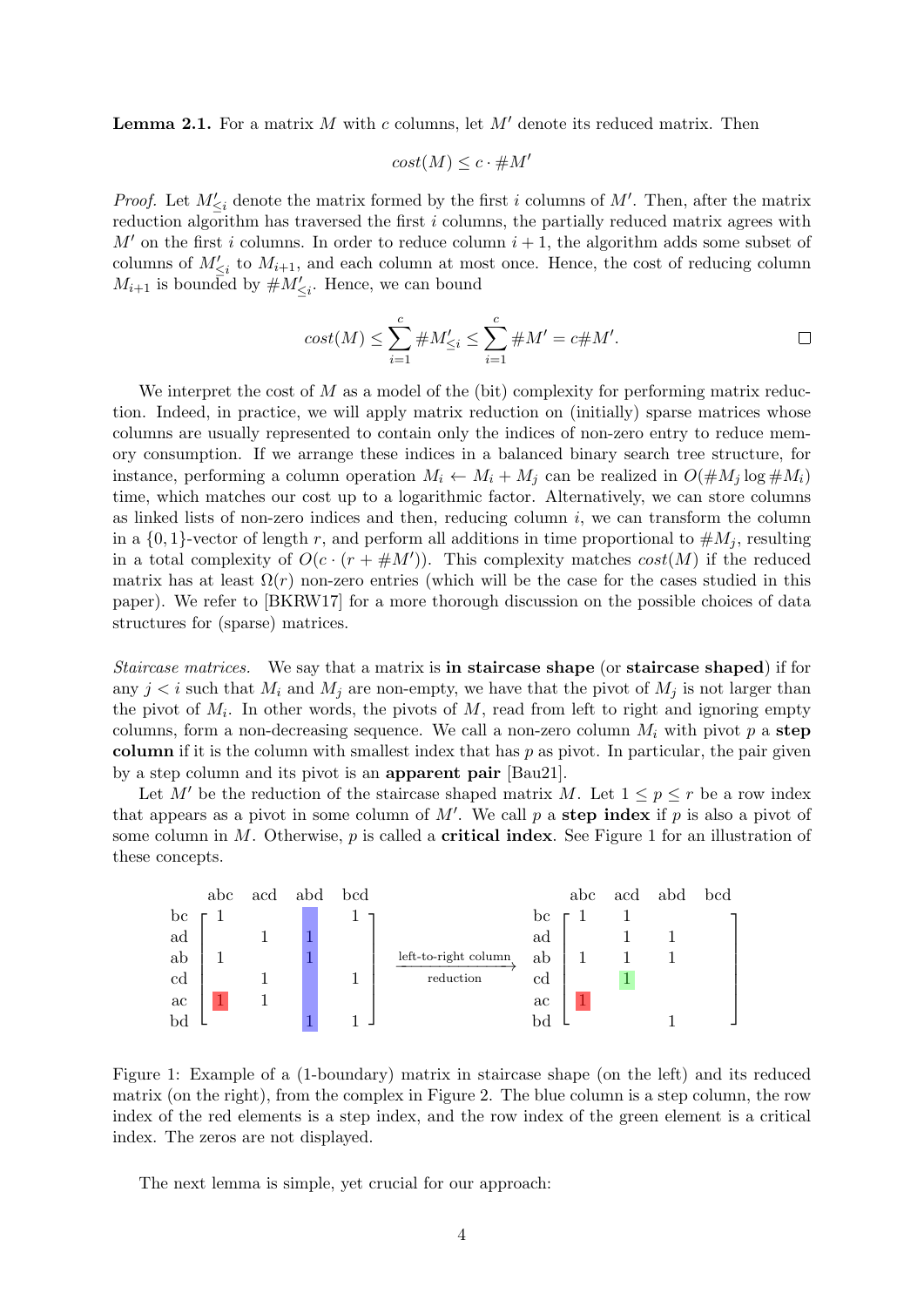**Lemma 2.2.** If  $M_i'$  is a column whose pivot is a step index, we have that  $M_i' = M_i$ . Moreover, writing  $S$  for the set of all step columns of  $M$ , we have that

#M<sup>0</sup> ≤ X S∈S #S + X p is critical index of M<sup>0</sup> p

*Proof.* Let  $M_i$  be the step column of M with pivot p. Because M is staircase shaped, there cannot be any column with index  $j < i$  that has i as a pivot. Hence,  $M_i = M'_i$ . Moreover, every column of  $M'$  that has a step index as pivot necessarily is a step column of  $M$ , so the number of non-zero entries over all columns with a step index as pivot equals the first term. The columns with critical index as pivot are bounded by the second term because a column with pivot  $p$  can have at most  $p$  non-zero entries.  $\Box$ 

(Filtered) simplicial complexes and boundary matrices. Give a finite set  $V$ , a simplicial com**plex** K over V is a collection of subsets of V, called **simplices**, with the property that if  $\sigma \in K$ and  $\tau \subset \sigma$ , also  $\tau \in K$ . A simplex with  $(k+1)$ -elements is called k-simplex. 0-, 1-, and 2simplices are also called **vertices**, **edges**, and **triangles**, respectively. For a k-simplex  $\sigma \in K$ , we call a  $(k-1)$ -simplex  $\tau$  with  $\tau \subset \sigma$  a facet of  $\sigma$ . The set of facets is called the **boundary** of  $\sigma$ . A subcomplex L of a simplicial complex K is a subset of K which is itself a simplicial complex.

We call the basic notions of simplicial homology (with coefficients over the field  $\mathbb{Z}_2$ ): for a simplicial complex K, the k-th chain group  $C_k$  is the vector space over  $\mathbb{Z}_2$  that has the k-simplices of K as basis elements. Let  $\partial_k$  :  $C_k \to C_{k-1}$  denote the unique homomorphism that maps every k-simplex  $\sigma$  to the sum of its facets. We call the kernel  $Z_k$  of  $C_k$  the k-th cycle group and the image  $B_k$  of  $\partial_{k+1}$  the k-th boundary group; note  $B_k \subseteq Z_k$  because  $\partial_k \circ \partial_{k+1} = 0$ . The k-th homology group  $H_k$  of K is then defined as  $Z_k/B_k$ . Note that despite the name "group" for chains, cycles, boundaries, and homologies, all these objects are vector spaces (because we take coefficients over  $\mathbb{Z}_2$ ). The k-th Betti number of K, denoted by  $\beta_k(K)$ , is the dimension of  $H_k(K)$ .

A filtered simplicial complex is a simplicial complex with a fixed (total) ordering in every dimension. The **boundary matrix**  $D$  of a filtered simplicial complex in dimension  $k$  is a  $(r \times c)$ -matrix with r the number of k-simplices, c the number of  $(k + 1)$ -simplices, and the entry  $(i, j)$  in the matrix to be 1 if the *i*-th *k*-simplex (with respect to the fixed order) is a facet of the j-th  $(k+1)$ -simplex of K, and 0 otherwise. We interpret boundary matrices as matrices over  $\mathbb{Z}_2$ . For a boundary matrix D in dimension k, we have that  $\#D = (k+2) \cdot c$  because every  $(k+1)$ -simplex has  $k+2$  facets. Hence, boundary matrices are sparse, but this sparsity is not necessarily preserved by matrix reduction [\[Mor05\]](#page-23-0).

The matrix reduction gives a wealth of information when applied on a filtered boundary matrix  $D$ . For once, it yields the rank of  $D$ , which can be used, for instance, to compute the Betti numbers of the simplicial complex: Writing  $D$  and  $\overline{D}$  for the boundary matrix in dimension k and k−1, respectively, and  $n_k$  for the number of k-simplices, we have that  $\beta_k(K)$  =  $n_k$  − rank(D) − rank(D). Moreover, because the matrix reduction respects the order of the simplices, the pivots of the reduced matrix yield the so-called persistent barcode of the filtered simplicial complex, which reveals the existence and lifetime of topological features when the simplicial complex is built up simplex by simplex. We refer to [\[EH10,](#page-22-13) [Oud15\]](#page-23-11) for further details about persistent homology and barcodes, which will not be needed for the rest of the paper.

# <span id="page-4-0"></span>3 Fill-up for clique filtrations

*Clique filtrations.* Fix a filtered simplicial complex K with (ordered) k-simplices  $\sigma_1, \ldots, \sigma_r$ . We define the k-clique complex  $K_i$  with  $0 \leq i \leq r$  as the largest subcomplex of K that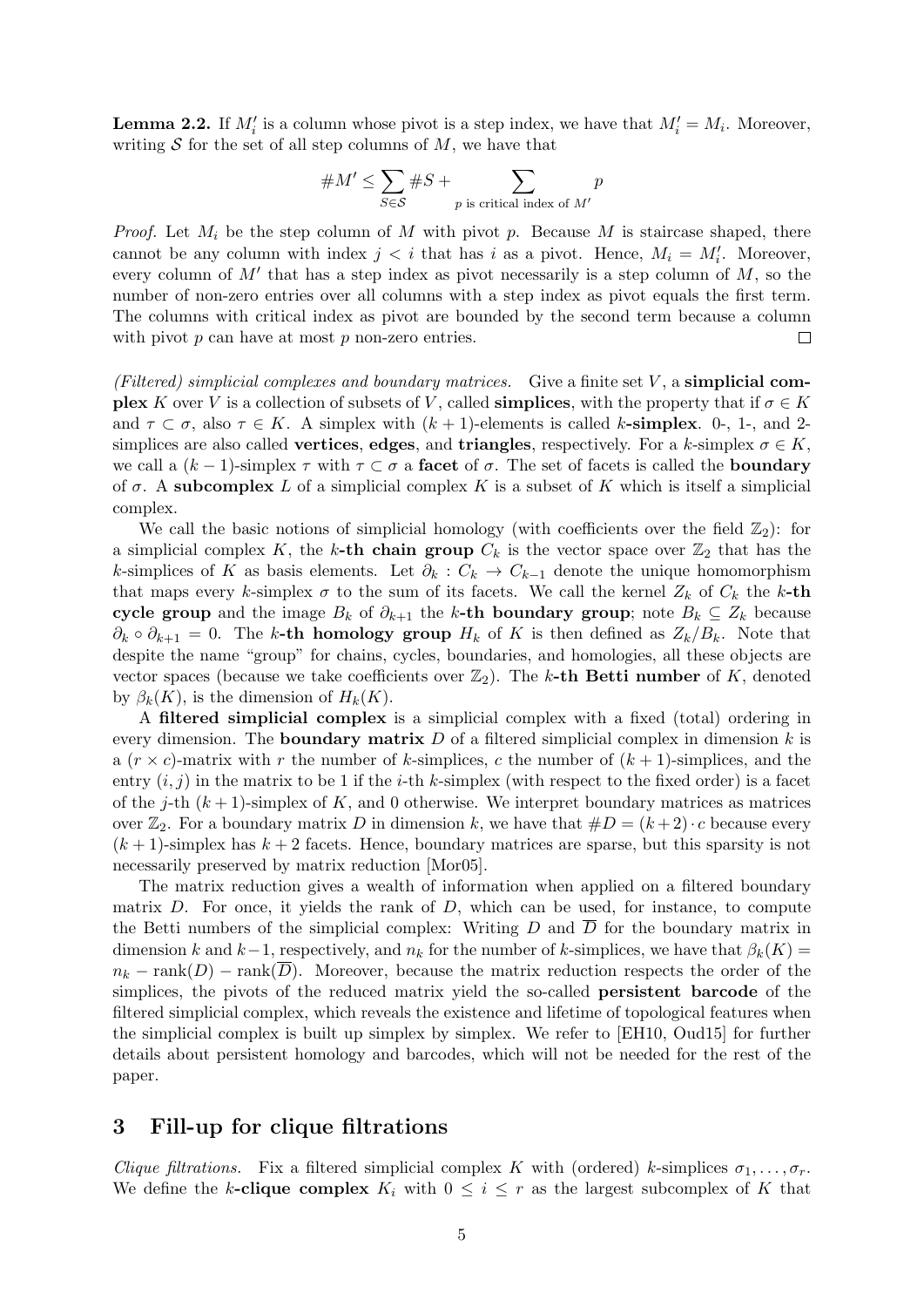contains exactly  $\sigma_1, \ldots, \sigma_i$  as k-simplices. Note that each  $K_i$  necessarily contains all  $\ell$ -simplices of K with  $\ell < k$ , but that is not the case for simplices of dimension  $\geq k$ . Also, note that  $K_i \subset K_j$  for  $i < j$ , and the inclusions

$$
K_0 \subset K_1 \subset \cdots \subset K_r = K
$$

induce an order on the  $\ell$ -simplices of K for every  $\ell > k$ : for every  $\ell$ -simplex  $\tau$ , we define its entry time as the smallest index i such that  $\tau \in K_i$ , and we order the  $\ell$ -simplices such that the order respects the entry times, with ties broken arbitrarily. We are especially interested in the case  $\ell = k + 1$ : the simplices with entry time i correspond exactly to the columns of the boundary matrix in dimension  $k$  with pivot i. This implies that the boundary matrix  $D$ of dimension k is in staircase shape, if the k-simplices and  $(k + 1)$ -simplices are sorted in the given order.

The most famous example for the above construction is the case of a **Vietoris–Rips** filtration for  $k = 1$ , where for *n* points in a metric space, the  $\binom{n}{2}$  $\binom{n}{2}$  edges are sorted by length, defining an order among them, and triangles are added to the filtration as soon as all boundary edges are present. Indeed, the entry time of a triangle is the index of the longest boundary edge in this case.

Fill-up analysis. From now on, we fix  $K$  to be the complete complex over n vertices, yielding a boundary matrix D with  $r = {n \choose k+1} = \Theta(n^{k+1})$  rows and  $c = {n \choose k+2} = \Theta(n^{k+2})$  columns, in which the order of k-simplices is arbitrary and the order of  $(k+1)$ -simplices respects the k-clique filtration. Let  $D'$  be the reduction of D. We have a simple lower bound on the fill-up of  $D'$ :

<span id="page-5-1"></span>Lemma 3.1.  $\#D' \geq {n \choose k+1} - {n \choose k}$  $\binom{n}{k} = \Omega(n^{k+1})$ 

*Proof.* Recall that  $\overline{D}$  denotes the boundary matrix in dimension  $k - 1$ . Observe that  $#D' \geq$ rank $(D)$  because there will be at least one non-zero entry at the pivot entries. By the aforementioned formula of Betti numbers, we have  $rank(D) = n_k - \beta_k(K) - rank(\overline{D})$ , where K is the complete complex over  $n$  vertices. The statement follows because the Betti number of  $K$  is 0 in all dimensions  $k \geq 1$  and  $\overline{D}$  is a  $\binom{n}{k}$  $\binom{n}{k} \times \binom{n}{k+1}$ -matrix whose rank is at most  $\binom{n}{k}$  $\binom{n}{k}$ .  $\Box$ 

We now turn to an upper bound for  $\#D'$ . By [Lemma 2.2,](#page-3-1) we get

<span id="page-5-0"></span>#D<sup>0</sup> <sup>≤</sup> (<sup>k</sup> + 2) n <sup>k</sup> + 1 + X p is critical index of D<sup>0</sup> p (1)

because every column of D has precisely  $k + 2$  non-zero entries. We assume k to be a constant, in which case the first term further simplifies to  $\Theta(n^{k+1})$ .

We investigate the second term. We link the presence of a critical index  $p$  with the homology of the k-clique complex  $K_p$  (see Figure [2\)](#page-6-1):

<span id="page-5-2"></span>**Lemma 3.2.** Let p be a critical index of D'. Then  $\beta_k(K_p) > 0$ .

*Proof.* Let  $\sigma_p$  denote the k-simplex indexed by p. In  $K_p$ , there is no  $(k+1)$ -simplex with facet  $\sigma_p$ : if there was, there would also be a step column with pivot p, and p would not be critical by [Lemma 2.2.](#page-3-1)

Now consider the column of  $D'$  with pivot p. The non-zero entries in the column encode a k-cycle z. This cycle is present in  $K_p$  because p is the pivot, that is, all k-simplices that belong to z are present in  $K_p$ . However, the boundary group of  $K_p$  is generated by the boundaries of  $(k + 1)$ -simplices present in  $K_p$ . Written as columns in D, each of them has a pivot  $\langle p, \text{ so} \rangle$ no linear combination of them yields  $z$ . It follows that  $z$  is a non-trivial cycle, certifying that  $\beta_k(K_p) > 0.$  $\Box$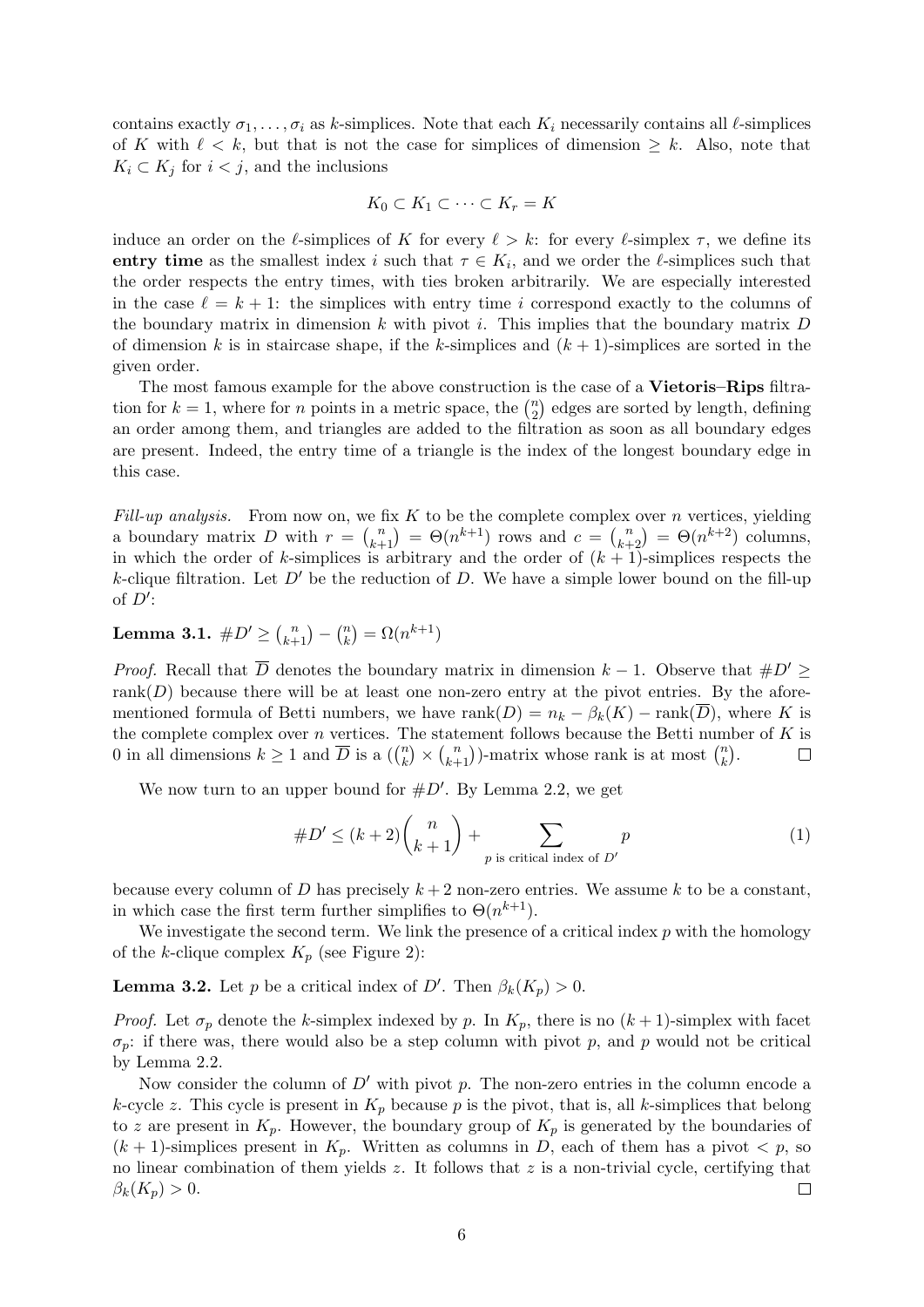<span id="page-6-1"></span>

Figure 2: The insertion of the edge cd - that has critical index as Figure [1](#page-3-0) shows - create a 1-cycle, i.e., increases  $\beta_1$ .

In combination with [\(1\)](#page-5-0), the lemma gives

<span id="page-6-2"></span>#D<sup>0</sup> ≤ Θ(n <sup>k</sup>+1) +X<sup>r</sup> i=0 <sup>i</sup> · <sup>1</sup>(βk(Ki)>0), (2)

where  $\mathbb{1}_{(\beta(K_i)>0)}$  is the indicator function that is 0 if the k-th homology group is trivial, and 1 otherwise. In the worst-case, all these homology groups are non-trivial, and the bound yields  $O(r^2)$ , which can also be derived directly as an upper bound on  $\#D'$ .

Average complexity. We want to argue that all homology groups being non-trivial is an "atypical" situation. Towards this, we fix n, the number of vertices, and the dimension  $k$ , and we consider a random variable  $X$  that yields an order of the  $k$ -simplices. Now, the induced  $k$ -clique filtration, the induced order on the  $(k+1)$ -simplices, the boundary matrix D, its reduction  $D'$ , and the fill-up  $\#D'$  are random variables as well depending on X. Reviewing [\(2\)](#page-6-2), we see a better bound is possible for the fill-up in expectation if non-trivial k-homology becomes unlikely for large row indices. More formally, we have the following conditional bound.

<span id="page-6-3"></span>**Lemma 3.3.** For  $T \geq 1$  an integer and  $A > 0$  a real value, assume that

$$
\mathbb{P}(\beta_k(K_i) > 0) < \frac{A}{r}
$$

for all  $i > T$  (with  $r = {n \choose k+1}$  as before). Then we have that

$$
\mathbb{E}[\#D'] = O((1+A)n^{k+1} + T^2)
$$

Proof. We split the second term of [\(2\)](#page-6-2) in two parts:

$$
\sum_{i=0}^r i \cdot \mathbb{1}_{(\beta_k(K_i) > 0)} = \sum_{i=0}^{T-1} i \cdot \underbrace{\mathbb{1}_{(\beta_k(K_i) > 0)}}_{\leq 1} + \sum_{i=T}^r i \cdot \underbrace{\mathbb{1}_{(\beta_k(K_i) > 0)}}_{\leq \frac{A}{r}} \leq T^2 + \sum_{i=T}^r A \leq T^2 + Ar,
$$

and the result follows by adding the first term of [\(2\)](#page-6-2).

In the next two sections, we will show that the assumption of the lemma holds for two basic cases of the random variable X. In both cases, we assume  $k = 1$ , so that the random variable picks an order on the  $\binom{n}{2}$  $n \choose 2$  edges of the simplicial complex with *n* vertices.

#### <span id="page-6-0"></span>4 Complexity for the Erdős–Rényi filtration

Our first choice of a random variable is simply to pick one of the  $\binom{n}{2}$  $n_2$ )! possible edge orders uniformly at random. Note that this process can as well be described as follows: Pick a real value in  $[0, 1]$  uniformly at random for each edge and sort the edges according to the chosen values. In this interpretation, for any value  $\alpha \in [0,1]$ , let  $e_1, \ldots, e_i$  be the edges with value  $\leq \alpha$ . We can then interpret  $K_i$  as the clique complex induced by the Erdős–Rényi graph with

 $\Box$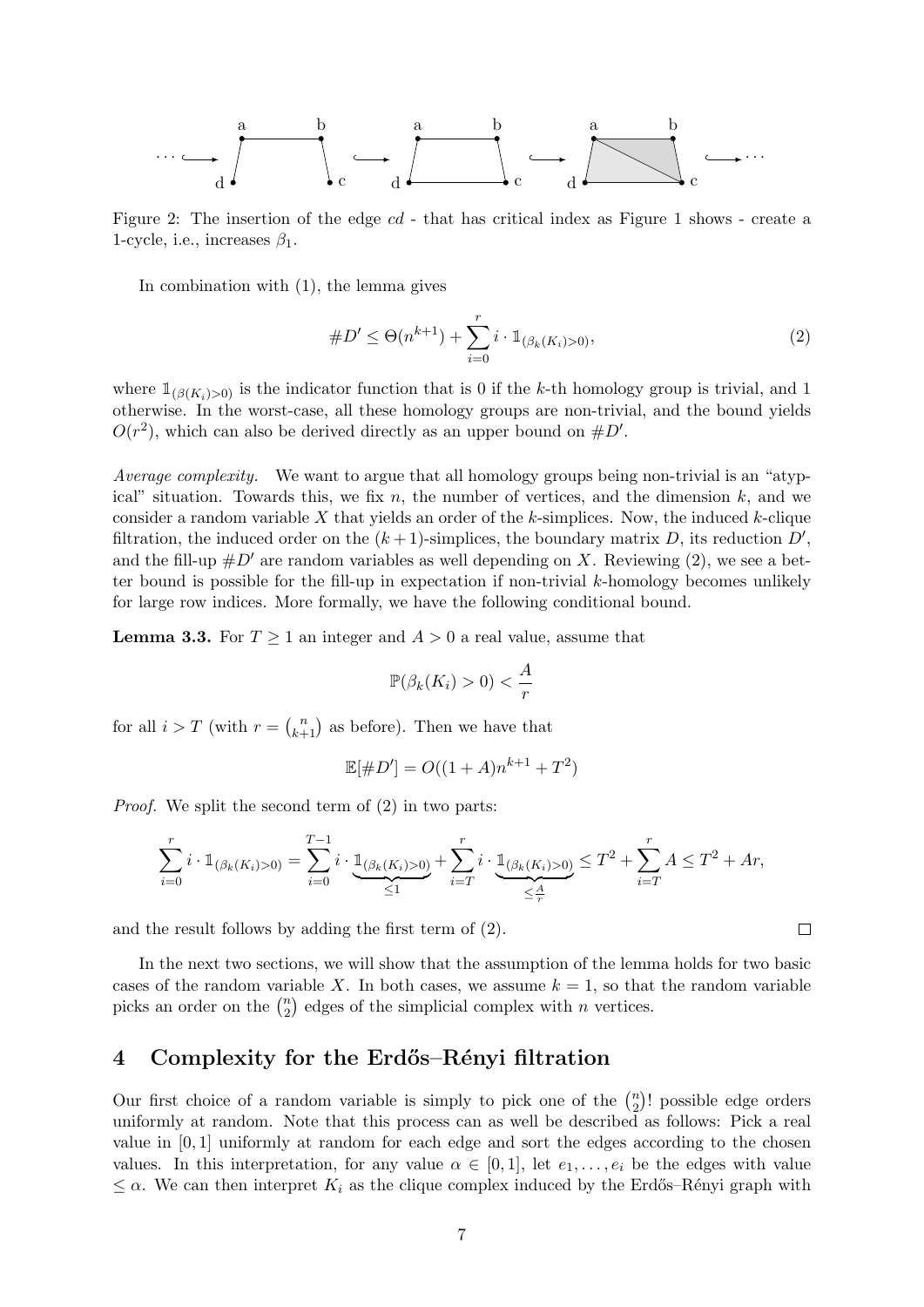threshold  $\alpha$ , that is, a graph where every edge is included independently with probability  $\alpha$ . Hence, the filtration of clique-complexes can be seen as a filtration of Erdős–Rényi graphs (and their clique complexes) with increasing threshold, and we therefore call this random variable the Erdős-Rényi filtration model. We will shortcut "Erdős-Rényi" with ER from now on.

Our goal is to show that the boundary matrix of an ER filtration (in dimension 1) does not fill up too much under matrix reduction using Lemma [3.3.](#page-6-3) For that, we have to show that for i large enough, the probability of  $\beta_1(K_i) > 0$  is small.

We proceed in two steps. First, we consider the probability of  $\beta_i(X) > 0$ , where X is the clique complex of an ER graph. For that, let  $G(n, p)$  be the ER model on n vertices with edge probability p. Then we have

<span id="page-7-0"></span>**Lemma 4.1.** There are constants  $\kappa > 0$  and  $\rho > 0$  such that if  $p > \rho \cdot \sqrt{\frac{\log n}{n}}$  $\frac{qgn}{n}$ ,  $G \sim G(n,p)$ (i.e., G is a randomly chosen Erdős–Rényi graph) and X is the clique complex of G, then:

$$
\mathbb{P}\left(\beta_1(X) > 0\right) < \kappa \cdot n^{-4}.
$$

This result is almost given in [\[DHK13,](#page-22-2) Theorem 1.2]: they show that for  $\rho = \frac{3}{2}$  $\frac{3}{2}, \beta_1(X) = 0$ with high probability (i.e., the probability goes to 1 when n goes to  $\infty$ ). We will need the stated speed of convergence for our proof, and the proof of [\[DHK13\]](#page-22-2) yields this guarantee (with a constant larger than  $3/2$ ). However, proving this requires us to go through a large part of the technical details of that paper. We defer to [Appendix A](#page-16-0) for these details.

[Lemma 4.1](#page-7-0) is not quite sufficient to bound the probability of  $\beta_1(K_i)$  being non-zero. The reason is that  $K_i$  is not picked using the model  $G(n, p)$  with a fixed  $p$ , but it has a fixed number of edges i (picked uniformly at random). This is also referred to as the  $G(n, Z)$  model with Z an integer. However, we can derive a (crude) bound to relate the two concepts:

<span id="page-7-1"></span>**Lemma 4.2.** Let  $p = \frac{i}{r}$  $\frac{i}{r}$ ,  $G \sim G(n, p)$ , and X denote the clique complex of G. Then

$$
n^2 \cdot \mathbb{P}(\beta_1(X) > 0) \ge \mathbb{P}(\beta_1(K_i) > 0) .
$$

Proof. We have that

$$
\mathbb{P}(\beta_1(X) > 0) \ge \mathbb{P}((\beta_1(X) > 0) \land G \text{ has exactly } i \text{ edges})
$$
  
=  $\mathbb{P}((\beta_1(X) > 0)|G \text{ has exactly } i \text{ edges}) \cdot \mathbb{P}(G \text{ has exactly } i \text{ edges})$ .

We claim that the first factor is equal to  $\mathbb{P}(\beta_1(K_i) > 0)$ . Indeed, under the condition of having exactly i edges, G is just drawn uniformly at random among all i-edge graphs with n vertices (because of the symmetry of the ER model), just as in the ER filtration model at position i.

For the second factor, we observe that the number of edges is a binomial distribution whose expected value is equal to the integer  $r \cdot p = i$ . It is known that, in this case, the probability is maximized at the expected value, see for instance [\[KB80\]](#page-23-12). Hence, since there are  $r + 1 \leq n^2$ possible values for the distribution, we have that  $\mathbb{P}(G \text{ has exactly } i \text{ edges}) \geq 1/n^2$ .  $\Box$ 

Combining these two statements with [Lemma 3.3](#page-6-3) yields our first main theorem:

<span id="page-7-2"></span>**Main Theorem 1.** Let  $D'$  be the matrix reduction of the 1-boundary matrix of an Erdős–Rényi filtration. Then

$$
\mathbb{E}[\#D'] = O(n^3 \log n)
$$

and the cost of the matrix reduction is bounded by  $O(n^6 \log n)$ .

*Proof.* We let  $K_0 \subset K_1 \subset \ldots \subset K_r$  denote the ER filtration. Choose  $\kappa$  and  $\rho$  as in [Lemma 4.1.](#page-7-0) Set  $T \coloneqq \rho \cdot r \sqrt{\frac{\log n}{n}}$  $\frac{\sqrt{gn}}{n}$ . For every  $i > T$ , we have that  $p := \frac{i}{r} > \rho \sqrt{\frac{\log n}{n}}$  $\frac{\log n}{n}$ . Choosing G and X as in [Lemma 4.1](#page-7-0) and [Lemma 4.2,](#page-7-1) we can thus bound

$$
\mathbb{P}(\beta_1(K_i) > 0) \leq n^2 \cdot \mathbb{P}(\beta_1(X) > 0) \leq \frac{\kappa}{n^2} < \frac{\kappa}{r}.
$$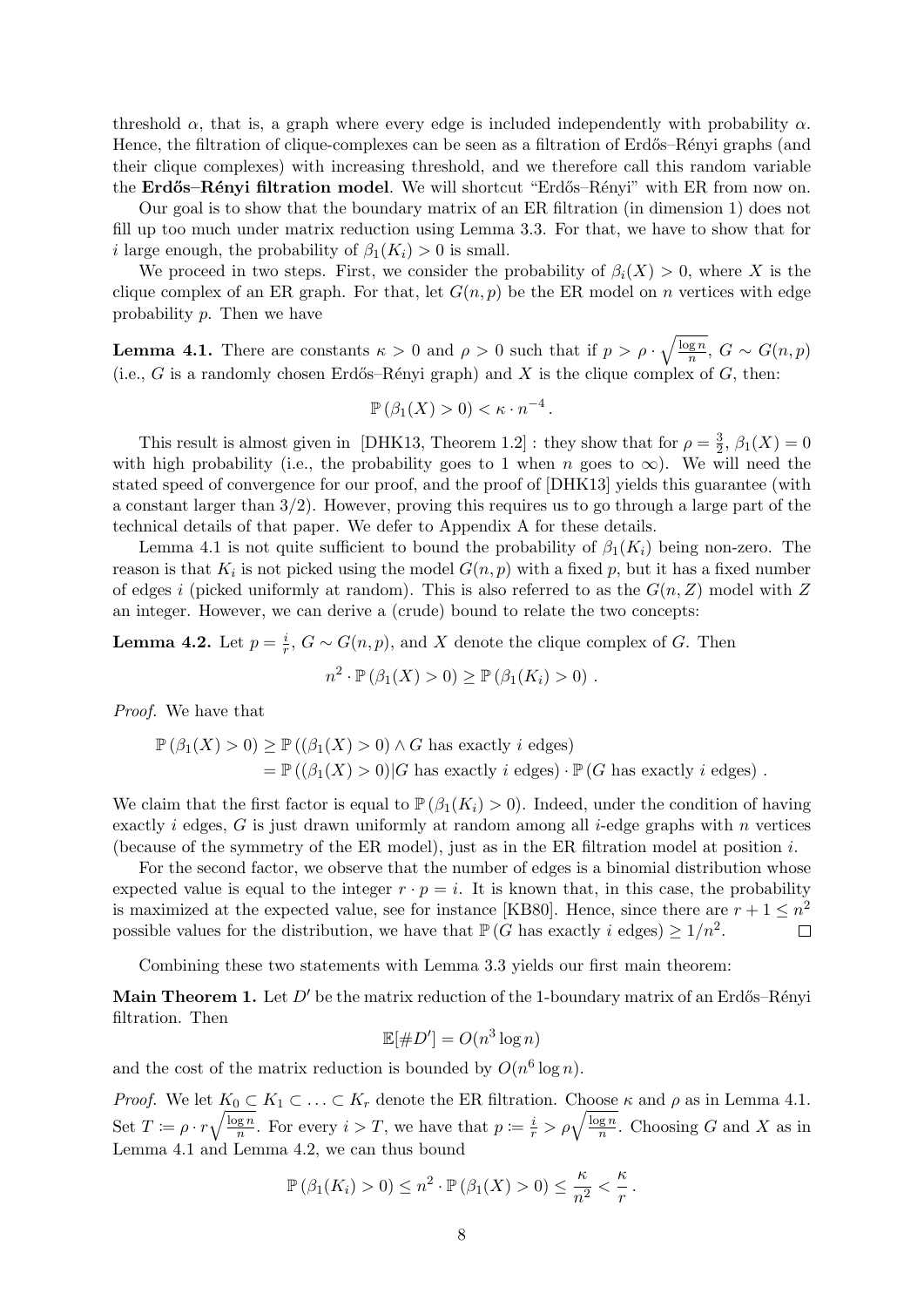Hence, the hypothesis of [Lemma 3.3](#page-6-3) is satisfied using the chosen T and  $A = \kappa$ . It follows

$$
\mathbb{E}[\#D'] = O((1+\kappa)n^2 + r^2 \frac{\log n}{n}) = O(n^3 \log n)
$$

proving the first part of the statement. The second part follows by [Lemma 2.1](#page-2-1) since the number of columns is  $O(n^3)$ .  $\Box$ 

## <span id="page-8-0"></span>5 Complexity for the Vietoris–Rips filtration

Our second random variable picks  $n$  points uniformly at random in the  $d$ -dimensional unit cube  $[0,1]^d$  (with d a constant), and the order of edges is determined by their Euclidean length. The Vietoris–Rips complex at scale  $\alpha$  over the set of vertices V is given by all the simplices whose diameter is at most  $\alpha$ , and it is denoted by  $R(V,\alpha)$ . Thus, fixing  $\alpha > 0$ , we see that the clique complex of all edges of length at most  $\alpha$  forms the Vietoris–Rips complex at scale  $\alpha$  of the chosen point set. Hence, we call this random variable the **Vietoris–Rips filtration** model. We will shortcut "Vietoris–Rips" with VR from now on.

We proceed similarly to the previous section. First, we use a result that states that the first Betti number of VR complex is unlikely to be non-trivial for large values of  $\alpha$ .

<span id="page-8-1"></span>**Lemma 5.1.** There is a constant  $\rho > 0$  such that:

$$
\mathbb{P}\left(\exists \alpha \ge \rho \left(\frac{\log n}{n}\right)^{1/d} \text{ such that } \beta_1(R(V,\alpha)) \ne 0\right) < n^{-2}.
$$

Again, this result is almost available in prior work. Kahle [\[Kah11,](#page-23-2) Theorem 6.5] shows that for a smoothly bounded convex shape and a point set sampled uniformly from that set, the VR complex at scale  $\alpha$  has trivial first homology asymptotically almost surely, if  $\alpha \geq$  $\rho\left(\frac{\log n}{n}\right)$  $\left(\frac{g n}{n}\right)^{1/d}$  (Kahle's statement is in fact stronger and contains this statement as special case). Our statement is slightly different because we require that property to hold for the (non-smooth) cube, we want to bound the speed of convergence, and we want the bound to hold uniformly over all scales greater than the critical value instead of a single scale. However, Kahle's proof strategy also works for our adapted statement (to the expense of a slightly larger constant  $\rho$ ). The proof, however, requires us to redo most of the arguments of [\[Kah11\]](#page-23-2), and we defer the derivation to Appendix [B.](#page-19-0)

We set  $\alpha^* \coloneqq \rho \left( \frac{\log n}{n} \right)$  $\left(\frac{\text{g }n}{n}\right)^{1/d}$ . We let  $\alpha_i$  denote the length of the *i*-th edge in the Vietoris–Rips filtration, so that  $K_i$  is the VR complex at scale  $\alpha_i$ . We show that, for i sufficiently large, it is unlikely that  $\alpha_i$  is smaller than  $\alpha^*$ .

<span id="page-8-2"></span>**Lemma 5.2.** There is a constant  $\lambda > 0$  such that, for all  $i \geq \lambda n \log n$ ,

$$
\mathbb{P}\left(\alpha_i \leq \alpha^*\right) \leq \frac{1}{n^2}.
$$

*Proof.* Let  $\lambda$  be a fixed constant, to be defined later. Let Y denote the number of edges of length at most  $\alpha^*$ . Then  $\alpha_i \leq \alpha^*$  if and only if  $Y \geq i$ . It follows that

$$
\mathbb{P}(\alpha_i \le \alpha^*) = \mathbb{P}(Y \ge i) \le \mathbb{P}(Y \ge \lambda n \log n) .
$$

Hence, it suffices to prove that

$$
\mathbb{P}\left(Y \ge \lambda n \log n\right) \le \frac{1}{n^2}
$$

for an appropriate choice of  $\lambda$ .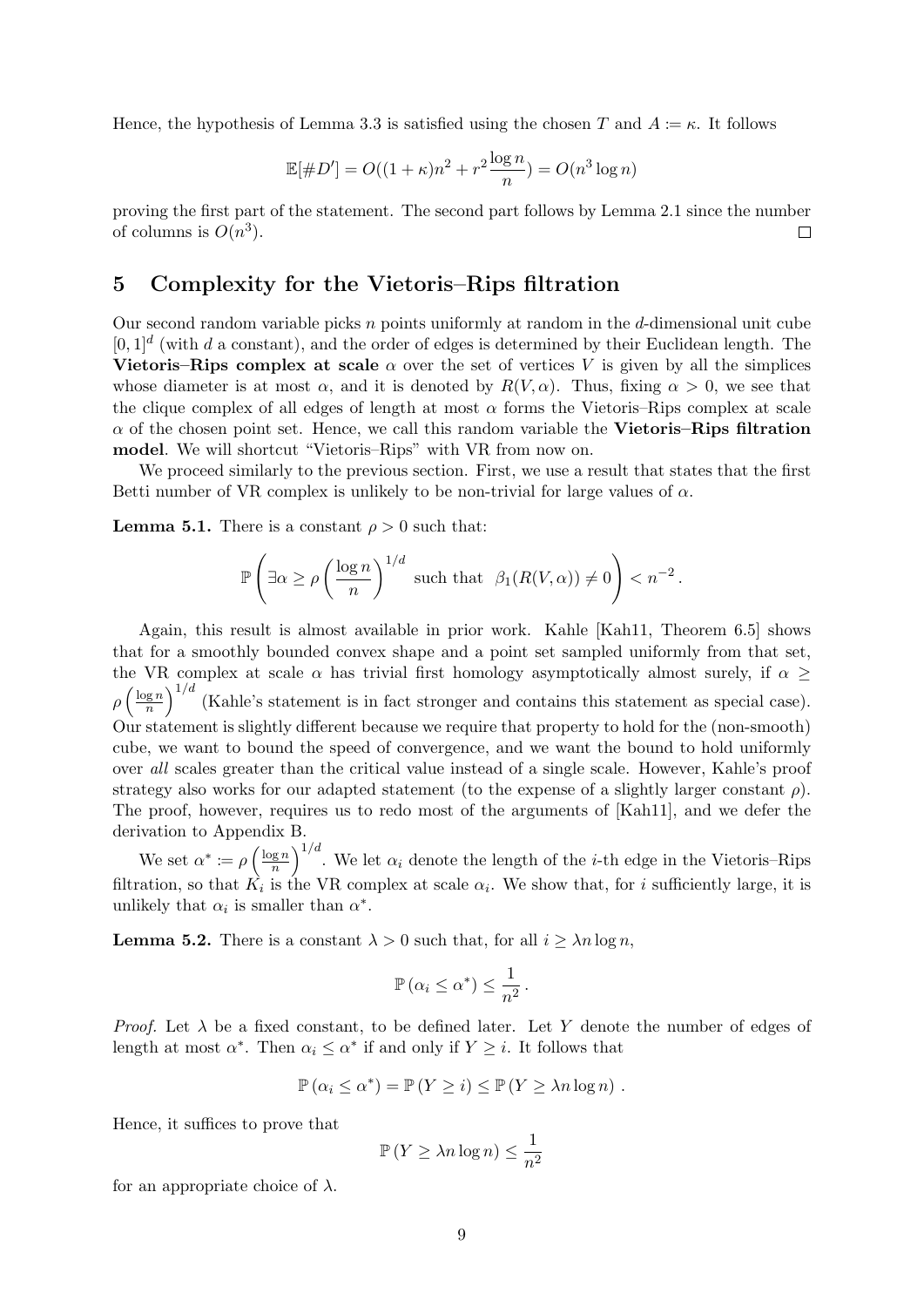Write  $Y_k$ , for  $k = 1, ..., n$ , for the number of edges of length at most  $\alpha^*$  with endpoint k. Then  $Y=\frac{1}{2}$  $\frac{1}{2}\sum_{k=1}^n Y_k$ . If  $Y \geq \lambda n \log n$ , at least one  $Y_k$  has to be at least  $2\lambda \log n$ . With the union bound this implies

$$
\mathbb{P}(Y \ge \lambda n \log n) \le \mathbb{P}(\exists k \text{ such that } Y_k \ge 2\lambda \log n) \le \sum_{i=1}^n \mathbb{P}(Y_i \ge 2\lambda \log n) \le n \cdot \mathbb{P}(Y_1 \ge 2\lambda \log n)
$$

Therefore, to prove the claim, it suffices to show that

$$
\mathbb{P}\left(Y_1 \ge 2\lambda \log n\right) \le \frac{1}{n^3} \, .
$$

Fix  $v \in [0, 1]^d$  arbitrarily and pick  $n - 1$  further points in  $[0, 1]^d$  uniformly at random. Let  $Z_v$  denote the number of points chosen at distance at most  $\alpha^*$  to v. We will show that

$$
\mathbb{P}\left(Z_v \geq 2\lambda\log n\right) \leq \frac{1}{n^3},
$$

which proves the previous claim on  $Y_1$ . Indeed, if we fix the position of the first vertex of our filtration to be equal to v, then  $Y_1$  and  $Z_v$  are identically distributed (as  $v_2, \ldots, v_n$  are  $n-1$ points picked uniformly). So, if the probability of  $Z_v$  being large is bounded independently of  $v$ , the same bound holds for  $Y_1$ .

Finally, to prove the bound on  $Z_v$ , we use Chernoff's bound in the form given in [\[JLR00,](#page-23-13) Theorem 2.1]: For a binomial distribution  $\xi \sim B(N, p)$ , and any  $\kappa > 0$ ,

$$
\mathbb{P}(\xi \ge Np + \kappa) \le \exp\left(-\frac{\kappa^2}{2(Np + \kappa/3)}\right) \le \exp\left(-\frac{\kappa^2}{2(Np + \kappa)}\right).
$$

We apply this bound on  $Z_v$ , which is a binomial distribution with  $N = n - 1$ . For p, we use the following upper bound

$$
p = \frac{\text{vol}(B(v, \alpha^*) \cap [0, 1]^d)}{\text{vol}[0, 1]^d} \le \frac{\text{vol}B(v, \alpha^*)}{\text{vol}[0, 1]^d} \le \nu_d \cdot (\alpha^*)^d = \nu_d \cdot \rho^d \cdot \frac{\log n}{n},
$$

where  $\nu_d$  is the volume of the d-dimensional unit ball. Hence, for  $B(n-1, p)$ , we have that the expected value  $(n-1)p$  is at most  $\nu_d \cdot \rho^d \cdot \log n$ . We apply Chernoff's bound with  $\kappa =$  $2\lambda \log n - (n-1)p$  and obtain

$$
\mathbb{P}\left(Z_v \ge 2\lambda \log n\right) \le \exp\left(-\frac{\kappa^2}{4\lambda \log n}\right).
$$

Now we fix  $\lambda \coloneqq \max\{\nu_d \cdot \rho^d, 8\}.$  With this choice, we have that  $\lambda \log n \ge (n-1) \cdot p$  and therefore  $\kappa \geq \lambda \log n$ , so we can further bound:

$$
\exp\left(-\frac{\kappa^2}{4\lambda\log n}\right) \le \exp\left(-\frac{(\lambda\log n)^2}{4\lambda\log n}\right) = \exp\left(-\frac{1}{4}\lambda\log n\right) \le n^{-2}.
$$

With that, we can prove our second main theorem.

**Main Theorem 2.** Let  $D'$  be the matrix reduction of the boundary matrix of a Vietoris–Rips filtration. Then

$$
\mathbb{E}[\#D'] = O(n^2 \log^2 n)
$$

and the cost of the matrix reduction is bounded by  $O(n^5 \log^2 n)$ .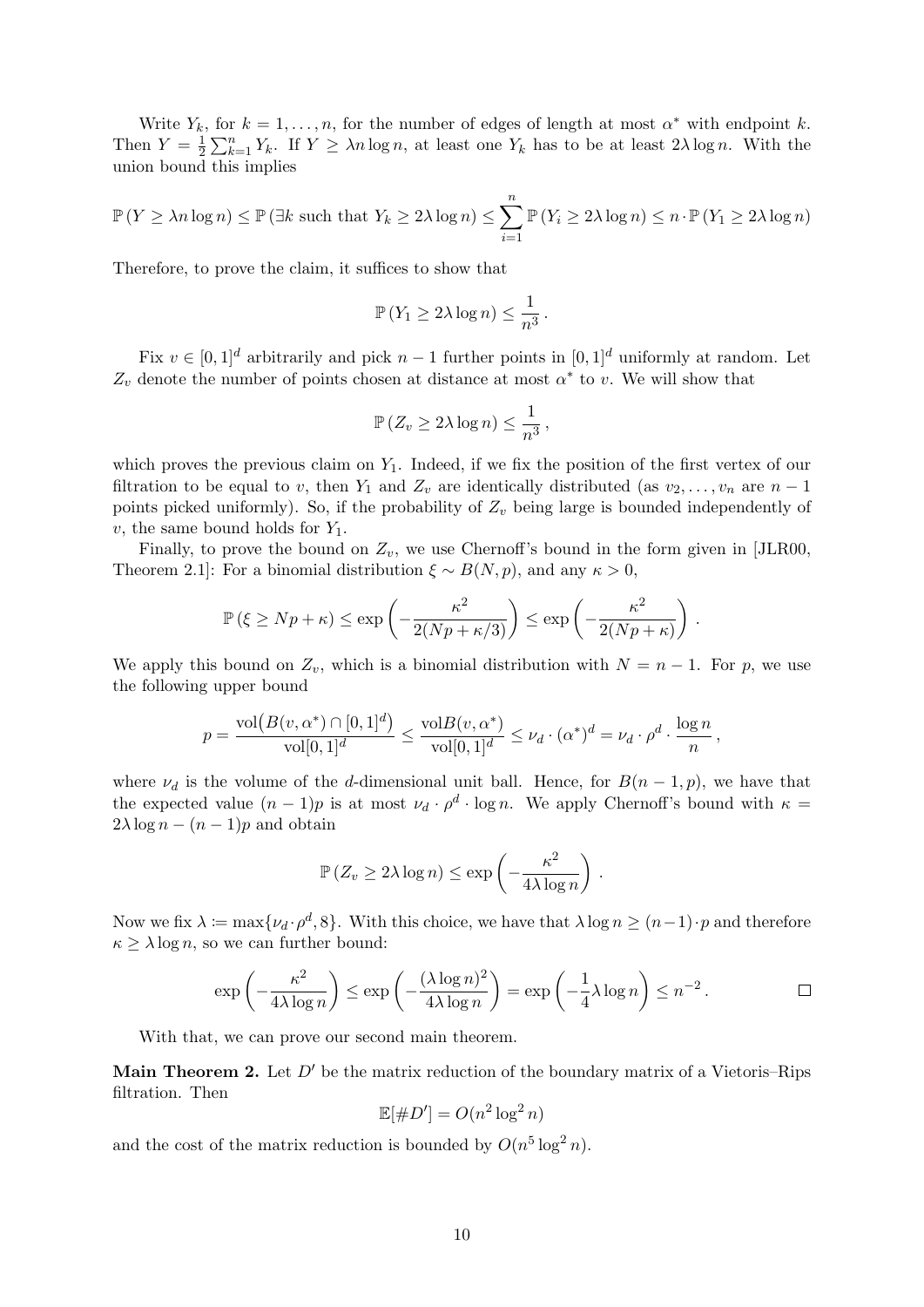*Proof.* We let  $K_0 \subset K_1 \subset \ldots \subset K_r$  denote the VR filtration. Choose  $\rho$  and  $\lambda$  as in [Lemma 5.1](#page-8-1) and [Lemma 5.2.](#page-8-2) Set  $T := \lambda n \log n$ . For every  $i > T$ , we have that

$$
\mathbb{P}(\beta_1(K_i) > 0) = \mathbb{P}(\beta_1(K_i) > 0 \land \alpha_i > \alpha^*) + \mathbb{P}(\beta_1(K_i) > 0 \land \alpha_i \le \alpha^*)
$$
  
\n
$$
\le \mathbb{P}(\exists \alpha > \alpha^* \text{ such that } \beta_1(VR(V, \alpha)) \neq 0) + \mathbb{P}(\alpha_i \le \alpha^*)
$$
  
\n
$$
\le \frac{1}{n^2} + \frac{1}{n^2}
$$

where the last inequality follows from [Lemma 5.1](#page-8-1) and [Lemma 5.2.](#page-8-2) Hence, the hypothesis of [Lemma 3.3](#page-6-3) is satisfied using the chosen T and  $A \coloneqq 1$ . It follows

$$
\mathbb{E}[\#D'] = O(2n^2 + (\lambda n \log n)^2) = O(n^2 \log^2 n)
$$

proving the first part of the statement. The second part follows by [Lemma 2.1](#page-2-1) since the number of columns is  $O(n^3)$ .  $\Box$ 

Note that our bound implies that the reduced matrix has fewer entries in expectation than the unreduced boundary matrix which has precisely  $3\binom{n}{3}$  $\binom{n}{3} = \Theta(n^3)$  non-zero entries. Moreover, [Lemma 3.1](#page-5-1) implies that the expected fill-up cannot be smaller than quadratic in  $n$ , hence our bound is tight up to a factor of  $\log^2 n$ .

### <span id="page-10-0"></span>6 Comparison with experimental results

We ran experiments to compare our bounds for fill-up and cost of our two filtration types with the empirical outcome. For that, we generated 100 random filtrations for each considered value of  $n$  and display the average fill-up and cost of the obtained reduced boundary matrices. Moreover, in all experiments, we use linear regression on a log-log-scale to calculate the real values  $\lambda$  and e such that the plot is best approximated by the curve  $\lambda n^e$ . Similar experiments have been performed in [\[Sch19\]](#page-23-9).

Figure [3](#page-10-1) shows the results for Vietoris–Rips filtrations. For the fill-up (left figure), we observe an empirical fill-up of  $\Theta(n^{2.01})$  which is quite expected because of our upper bound of  $O(n^2 \log^2)$  and a matching lower bound of  $O(n^2)$ . The cost (right figure) follows a curve of around  $\Theta(n^{3.73})$  which is far from our upper bound of  $O(n^5 \log^2 n)$ , suggesting that our bound on the cost is not tight. This is perhaps not surprising because our bound on the cost is based on the (pessimistic) assumption that the reduction of a column needs to add all previously reduced columns of the matrix to it (see the proof of Lemma [2.1\)](#page-2-1). A tighter upper bound for the cost would have to improve on this part of the argument.

<span id="page-10-1"></span>

Figure 3: Average fill-up (left) and cost (right) for the reduction of the Vietoris–Rips filtration of a random point set sampled uniformly in  $[0, 1]^2$ . The regression coefficients are shown in the figure.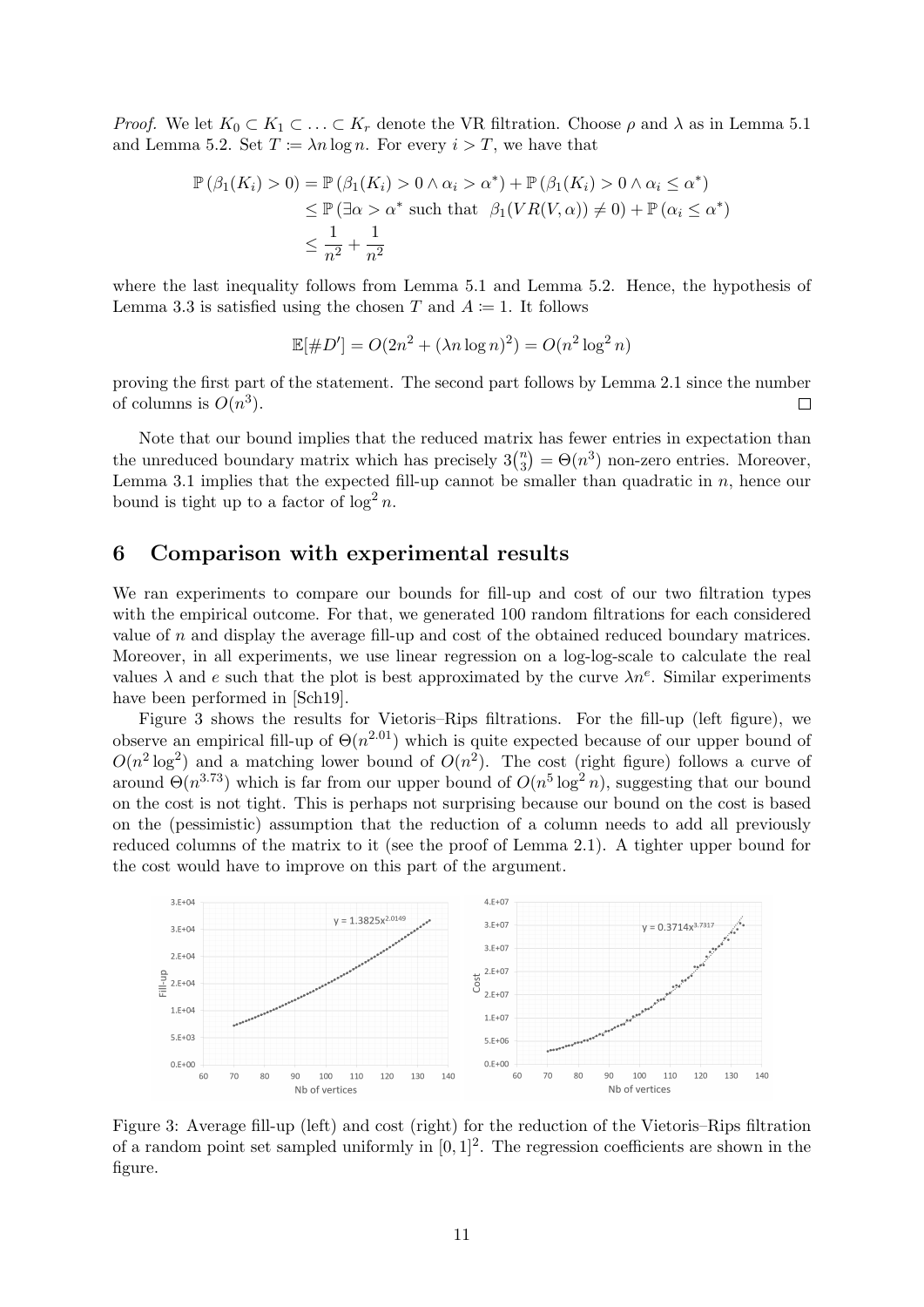Figure [4](#page-11-1) shows the results for Erdős–Rényi filtrations. The regression yields an observed complexity of around  $O(n^{2.08})$  for the fill-up and  $O(n^{5.07})$  for the cost, which are quite far from our upper bounds of  $O(n^3 \log n)$  and  $O(n^6 \log n)$ , respectively. Note that in the proof of Lemma [3.3,](#page-6-3) we assume that all columns with a pivot smaller than the threshold  $T$  are dense, and we use the rather large value of  $T = \Theta(\sqrt{n^3 \log n})$  in the proof of Main Theorem [1.](#page-7-2) We speculate that a tighter bound has to analyze the behavior in this "subcritical regime" more carefully (a possible approach for that might be to use techniques from [\[HG72\]](#page-22-9) to find a probabilistic bound on the density of the columns). On the other hand, it is perhaps surprising that the empirical cost seems bigger than the empirical fill-up by a factor very close to  $n^3$ . That suggests that, unlike in the Vietoris–Rips case, Lemma [2.1](#page-2-1) is not too pessimistic in bounding the cost of the reduction in this case.

<span id="page-11-1"></span>

Figure 4: Average fill-up (left) and cost (right) for the reduction of the Erdős–Rényi filtration. The regression coefficients are shown in the figure.

# <span id="page-11-0"></span>7 Worst-case fill-up and complexity

Our upper bounds on average fill-up and cost are smaller than the respective worst-case estimates. However, these estimate are based on the assumption that the reduction algorithm produces dense columns (since the fill-up of a column with pivot i is upper bounded with i). Since the boundary matrix initially has only a constant number of non-zero entries per column, the question is whether such a bound is really achieved in an example, or whether the upper bound is not tight.

Even for general boundary matrices of simplicial complexes, it requires some care to generate just one dense column in the reduced matrix. For the worst-case, however, one has to generate many such columns (to achieve the worst-case fill-up), and ensure that these columns get used in the reduction of subsequent columns (to achieve the worst-case cost). This has been done by Morozov [\[Mor05\]](#page-23-0) for general simplicial complexes. However, restricting to clique complexes puts additional constraints and invalidates his example. In this section we show the following result:

<span id="page-11-2"></span>**Theorem 7.1.** For every n, there is a clique filtration over n vertices, for which the left-to-right reduction of the 1-boundary matrix has a fill-up of  $\Theta(n^4)$  and a cost of  $\Theta(n^7)$ .

This result complements Main Theorem [1](#page-7-2) because the clique filtration we construct is a possible instance of the ER filtration model, hence the expected fill-up and cost for this model are indeed smaller than the worst-case by a factor of roughly  $n$ .

Idea of the construction. Recall that a clique filtration is not completely fixed by the order of edges: many triangles can be created by the insertion of an edge, forming columns in the boundary matrix with the same pivot, and the order of these columns influences the resulting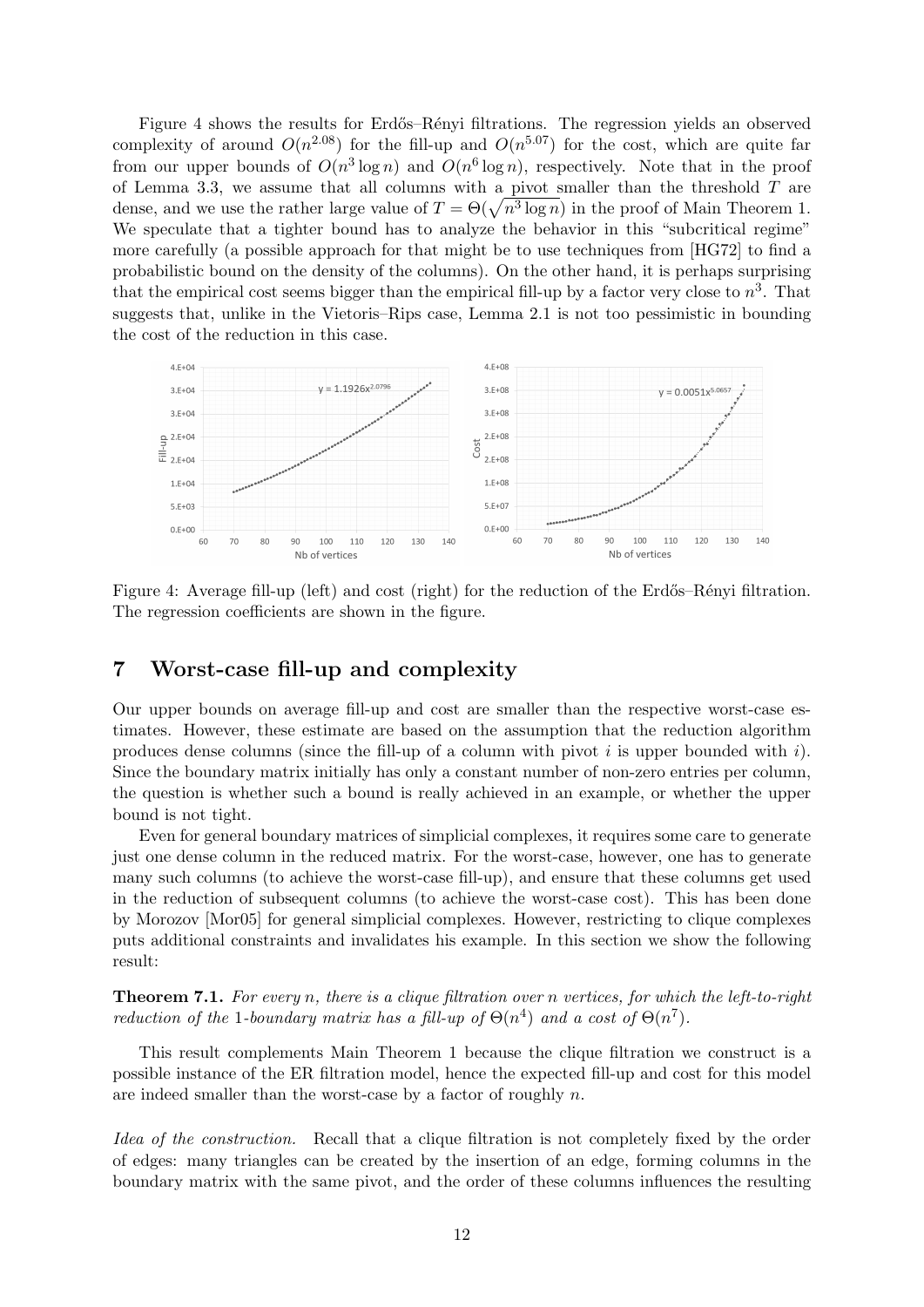<span id="page-12-0"></span>

Figure 5: Example of a boundary matrix realising the worst-cases, unreduced (left) and halfway in the reduction (right), i.e. after running through both cascades.

matrix (even if their order was irrelevant for the expected bounds). Our construction for Theorem [7.1](#page-11-2) carefully chooses an edge order and an order of the columns with the same pivot. The details are rather technical, so we start with a more high-level description of the major gadgets of our construction.

The main idea is to define two groups of  $\Theta(n^2)$  edges, or equivalently, rows of the boundary matrix that we call group II rows and group III rows, with group II rows having smaller index than group III rows (the notation is chosen to fit the technical description that follows). We first make sure to produce  $\Theta(n^2)$  columns in the reduced matrix such that each column has exactly one non-zero group III element that is its pivot, and  $\Theta(n^2)$  non-zero group II elements. We call such columns **fat** for now. Achieving this already yields a fill-up of  $\Theta(n^4)$ . To get the cost bound, we make sure to produce  $\Theta(n^3)$  further columns (i.e., on the right of the fat columns) which we call **costly** columns. They have the property that during the reduction, they reach an intermediate state where they have gathered  $\Theta(n^2)$  non-zero elements in group III and their pivot is in this group as well. To complete the reduction, the algorithm is than required to add  $\Theta(n^2)$  fat columns to the current column. That means that the cost of reducing a costly column is  $\Theta(n^4)$ , and since there are  $\Theta(n^3)$  costly columns, the bound on the cost follows.

The main question is: how do we produce fat and costly columns? Let us start with fat columns. The key notion is the one of the cascade; we refer to Figure [5](#page-12-0) for an illustration of the following description. We introduce another set of  $\Theta(n^2)$  edges that define group IV (which come after group III in the edge order). Let i denote the row index of some group IV row. Our construction ensures that there is a column with pivot i that has as further entries  $i - 1$  and some entry in group II. We select this column as step column for  $i$ , so it does not change in the reduction. The set of these step columns forms the cascade. Moreover, we ensure that all entries in group II over all cascade columns are at pairwise distinct indices to avoid unwanted cancellation in later steps.

After construction the cascade, we include  $\Theta(n)$  edges of group V. This generates  $\Theta(n^2)$ columns that acquire a group IV pivot during the reduction. Moreover, we ensure that the (partially reduced) column has exactly one non-zero element of group III, and that all these group III indices are pairwise distinct for all columns in this group. To reduce this column further, we have to add the cascade columns, until the non-zero group III element becomes the pivot. While iterating through the cascade, the reduced column accumulates more and more non-zero elements in group II, resulting in a size of  $\Theta(n^2)$ . This creates the fat columns. Note that no two fat columns are added to each other because we ensure that they have pairwise distinct pivots from group III – again, this avoids unwanted cancellation.

For generating costly columns, the idea is the same: we construct another cascade (using rows of group VI) and then a group VII to ensure that the cascade will fill up columns in the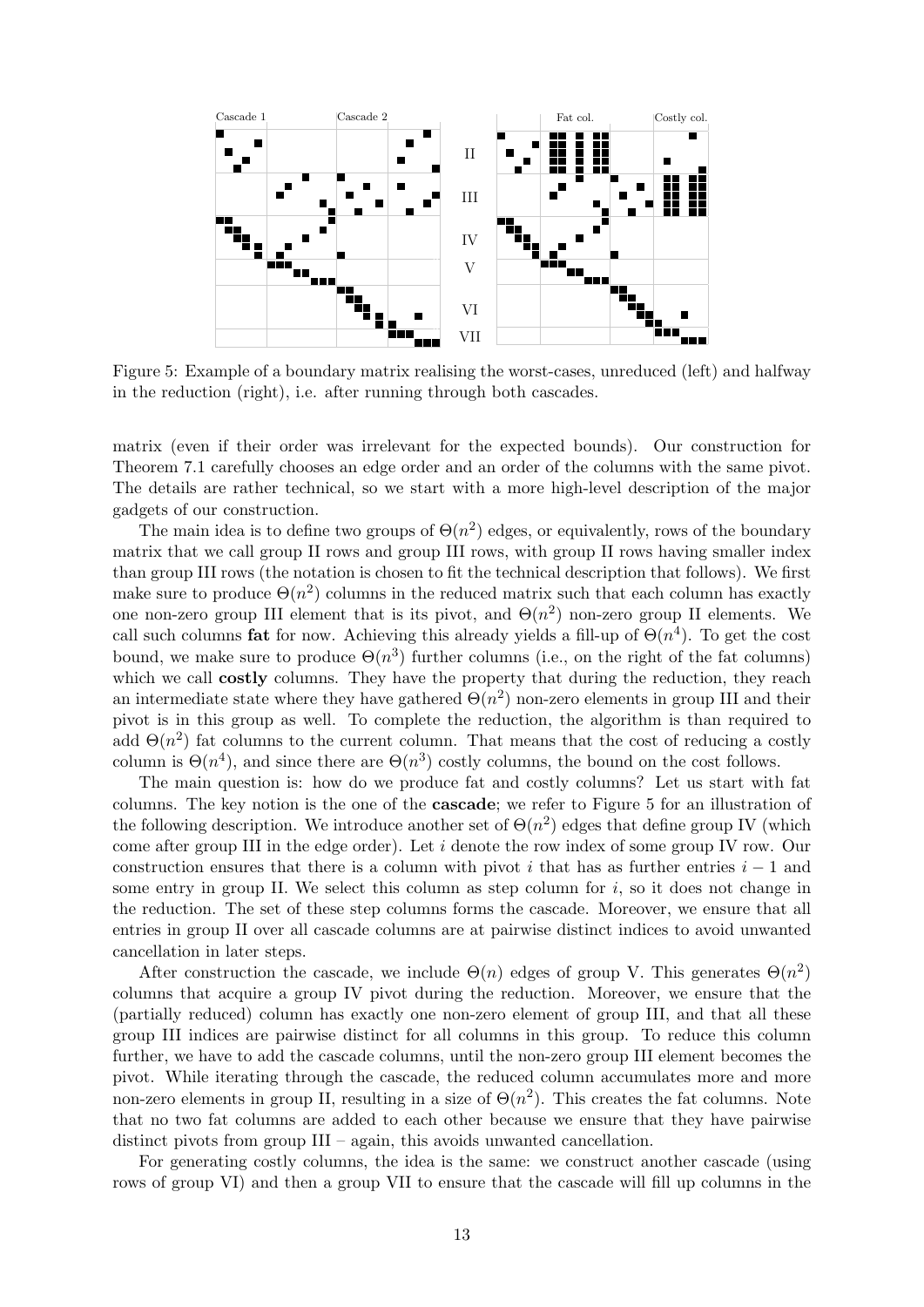row indices of group III. Afterwards, the reduction has to continue and adds columns with pivots at group III, which are precisely the fat columns from the previous step.

<span id="page-13-1"></span>

Figure 6: Points of the five groups, where the point  $x_i$  belong to the group X, and edges of the first five groups. The edges of group I and II are thicker, the ones of group V are dashed.

**7.2.** Groups of edges. Group I is given by the 3p edges between roof and A, roof and B. and roof and E, by the  $2(p-1)$  edges that form the path  $(a_0, \ldots, a_{p-1})$  in A and the path  $(e_0, \ldots, e_{p-1})$  in E, by the edges  $a_0c_0$  and  $b_{p-1}e_0$ , and finally by the  $\frac{1}{2}(p^2+p)$  edges between the last  $\frac{p+1}{2}$  vertices in E and all the vertices in D. Group II has  $p(p-1)$  edges, given by all the edges of the complete bipartite graph between C and D but for the edges  $c_i d_i$ , for  $i = 0, \ldots, p - 1$ . Group III is given by all the  $p^2$  edges that form a complete bipartite graph between B and C. The order of the edges inside each of these groups is irrelevant and chosen randomly. The groups IV and VI are given by a subset of cardinality  $p^2 - 1$  of the  $2p^2$  edges between A and  $C \cup D$ , and between E and  $B \cup C$ , respectively. These edges and their order have to be chosen carefully and we describe them in Paragraphs [7.3](#page-13-0) and [7.5,](#page-14-0) respectively. Group V is given by all the p edges from  $a_{p-1}$  to B. Group VII is made of the  $\frac{(p+1)p}{2}$  edges between  $\{b_{\frac{p-1}{2}}, \ldots, b_{p-1}\}$ and  $D$ , and are ordered firstly in decreasing order on the indices in  $B$  and then in decreasing order on the indices in  $D$ . Finally, the eighth group is given by all the remaining edges, whose order is irrelevant as long as they enter in the filtration after all the previous groups. We do not consider them further. The first five groups are depicted in Figure [6](#page-13-1) and the sixth and seventh groups in the zoom-in of Figure [7.](#page-13-2)

<span id="page-13-2"></span>

<span id="page-13-0"></span>Figure 7: Zoom-in to the edges of groups VI and VII. For readability,  $j = \frac{p-1}{2}$  $\frac{-1}{2}$ . The edges of group VII are thicker.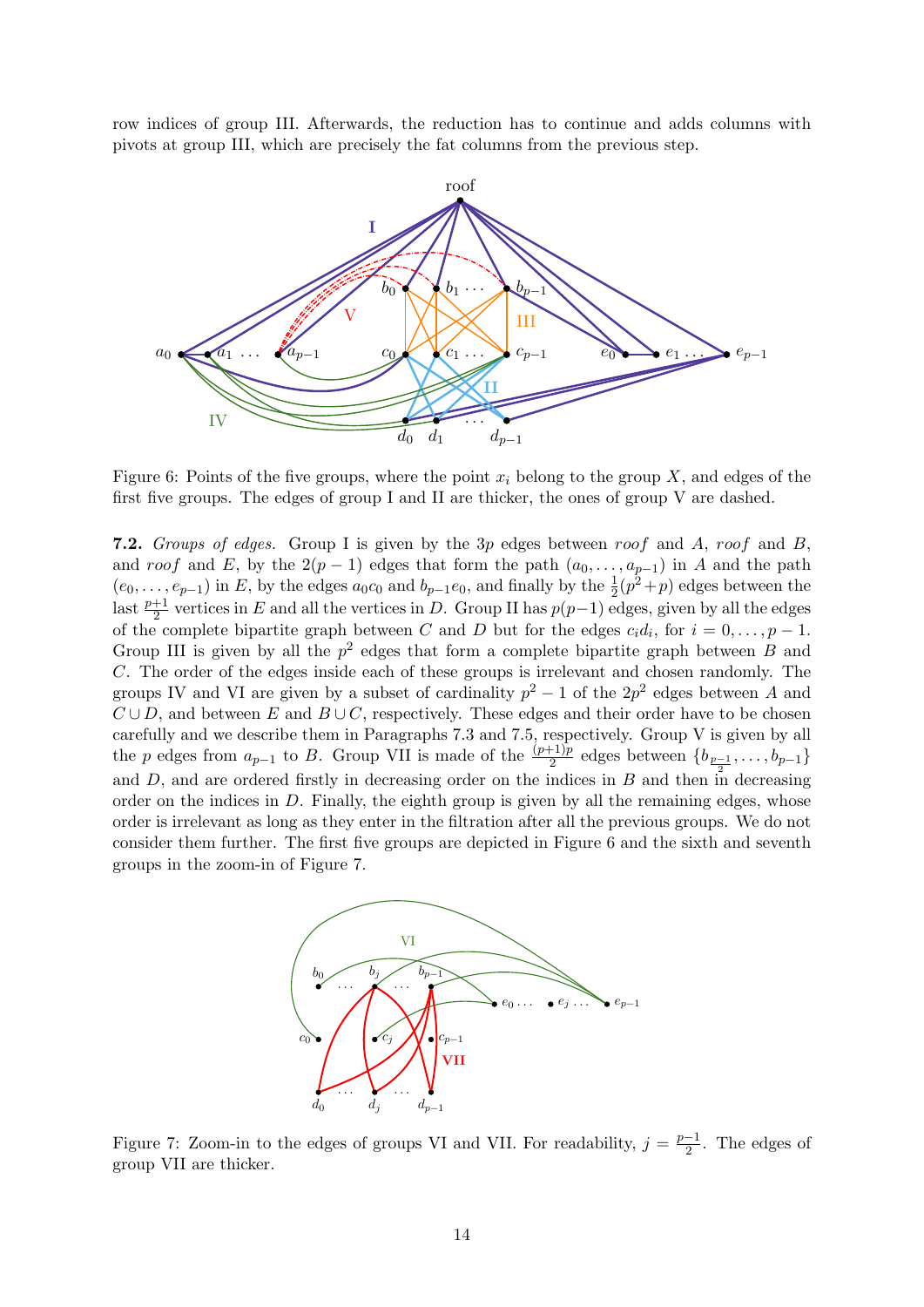7.3. Group IV. Since each vertex in the graph  $G = (C \cup D, \text{group II})$  has even degree, there exists an Eulerian path on  $G$ , starting in  $c_0$ . The edges in group IV are given as follows: for  $j = 1, \ldots, p - 1$ , starting from the  $(jp - j)$ -th vertex in the path, we connect  $p - 1$  consecutive vertices of the Eulerian path to the vertex  $a_{i-1}$ . The edges are ordered first by increasing j and then by the order of the Eulerian path. Note that, by construction, none of the columns with pivots in row group IV have a non-zero element in row group III.

We choose as step columns the triangles with two edges in group IV, i.e., the elements in the cascade. Of these triangles, all but  $p-1$ , i.e., the triangles constructed using the edges between elements in A, have as third edge an element of the Eulerian path. In particular, we have  $(p-1)^2$  step columns that have all different elements in the row group II. These columns form the first cascade. The order of the non-step triangles is irrelevant.



Figure 8: Example of the cascade construction for  $p = 3$  given by the edges (left) and relative (sub)matrix (right). For clarity's sake, we depicted only a subset of the edges, namely group II, IV and some of group I. The edges of group I and II are thicker.

7.4. Step columns from group V. We fix as step columns all the triangles that have an edge in group V and two edges in group I. The order of all the other  $p-1$  triangles created by that edge in V is irrelevant, and we add them as required by the filtration. Note that none of the step columns has a non-zero element in row group III, but each of the non-step columns has one.

<span id="page-14-0"></span>7.5. Edges of group VI and triangles from group VI and VII. Consider the subset S of edges in the bipartite graph  $B\cup C$  given by all the edges but  $b_i c_i$ , for  $i=0,\ldots,p-1$ . Now every vertex in  $B \cup C$  has even degree in S, and thus there exists an Eulerian path on S, starting in  $b_{p-1}$ . We give the ordered edges of group VI analogously to how we gave the edges of group IV: for  $j = 1, \ldots, p - 1$ , starting from the  $(jp - j)$ -th vertex in the path, we connect  $p - 1$  consecutive vertices of the Eulerian path to the vertex  $e_{i-1}$ . The edges are ordered first by increasing j and then by the order of the Eulerian path.

For the order of the triangles closed by an edge in group VI, we choose as step columns the ones given by triangles with two edges in group VI and one in group III, but for the first step column which is given by the points  $b_{p-1}c_{p-2}e_0$ . Therefore the step columns form a cascade with all different elements in group III.

The step columns with pivots in group VII are given by the triangle with a vertex in  $B$ . one in  $D$  and one in  $E$ . The order of the remaining triangles of both groups is irrelevant and chosen randomly.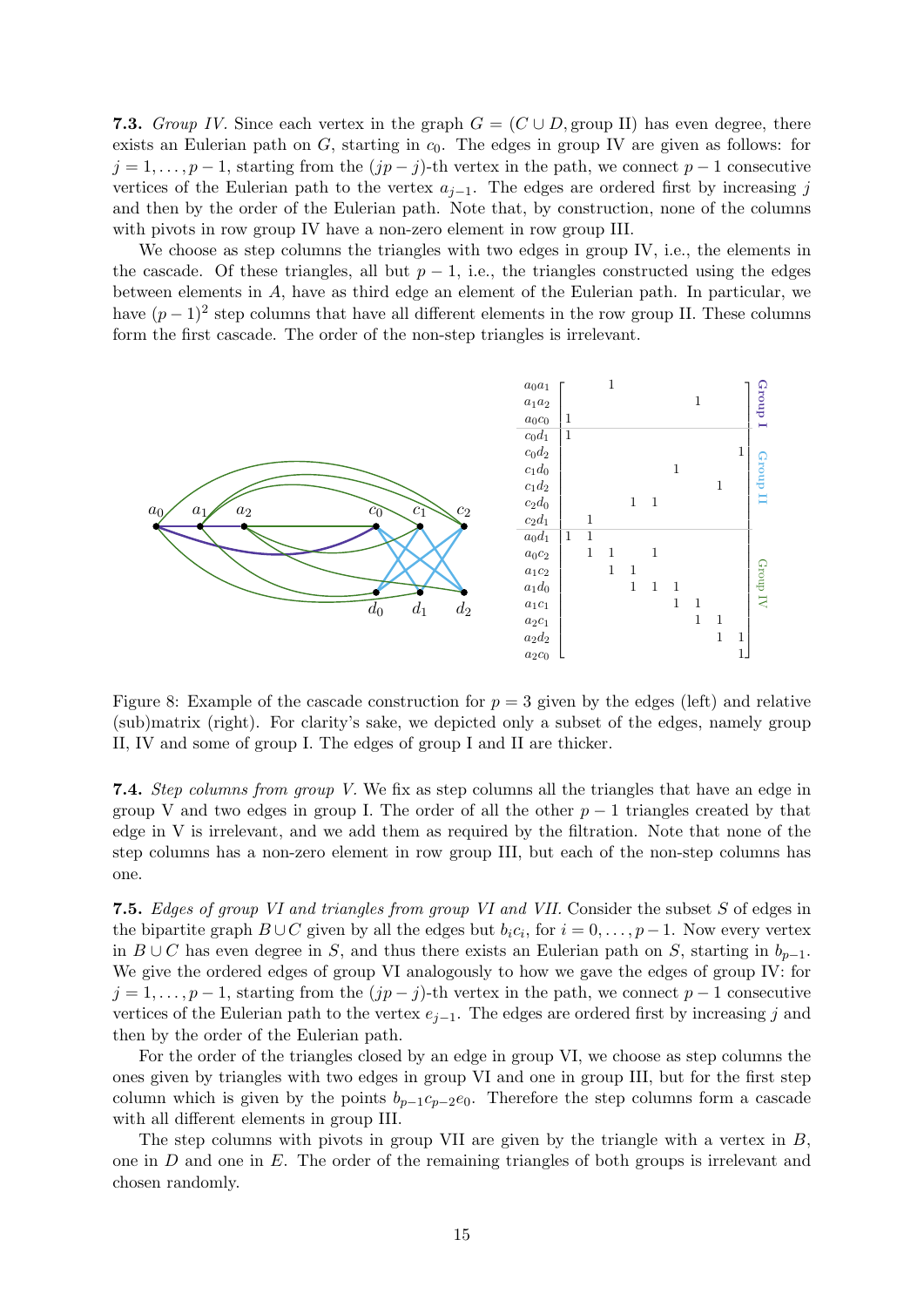*Proof of Theorem [7.1.](#page-11-2)* We begin by proving the fill-up, and then we use it to prove the complexity. The edges of group I form some triangles whose reduction is not relevant to the worst-cases. The edges of group II and group III do not form any triangles. The edges of group IV close many triangles; the ones corresponding to the step columns form the cascade and are not reduced. The columns of the other triangles need to be reduced. At the end of their reduction, they will have a pivot in row group II which does not influence the rest of the construction. We now consider group V. By construction, in the reduction of a column  $t$  with pivot in row group V, we add the previous step columns with pivot in row group V, moving the pivot of  $t$ somewhere in the last  $p-1$  rows of group IV. This triggers the cascade reduction, and we add all the  $\Theta(p^2)$  columns of the cascade. All the cascade columns have different non-zero elements in row group II and none of them has a non-zero element in row group III. Thus, t accumulates  $\Theta(p^2)$  non-zero entries in row group II before exiting the reduction with a pivot in row group III. This procedure has to be repeated for all the  $\Theta(p^2)$  non-step columns that the edges of group V form, resulting in  $\Theta(p^2)$  columns with  $\Theta(p^2)$  elements, for a total fill-up of  $\Theta(n^4)$ .

We now discuss the complexity. We first note that, by construction, none of the columns with pivots in row group VI or VII has a non-zero element in group IV or V. Moreover, there are  $\Theta(p^3)$  non-step columns with pivot in row group VII, given by one of the  $\frac{p(p+1)}{2}$  edges in group VII and the  $p-1$  points in C. Since the step columns with pivots in row group VII have each a non-zero element in the last half of row group VI, the reduction of those non-step columns pass through at least half of the cascade of group VI, thus accumulating  $\Theta(p^2)$  elements in row group III. Now, from the fill-up discussion, the rows of group III are already pivots, specifically of the  $\Theta(p^2)$ -dense columns discussed above. Therefore, we have  $\Theta(p^3)$  columns that accumulates  $\Theta(p^2)$  elements, requiring thus an equal amount of operations, each of which flip  $\Theta(p^2)$  elements, for a total of  $\Theta(n^7)$  complexity.  $\Box$ 

#### <span id="page-15-0"></span>8 Conclusions and future work

We established upper bounds for fill-up and cost of matrix reduction for two filtration types commonly studied in topological data analysis. We focused on (homological) degree 1. Our approach extends in principle also to the higher-dimensional homology because the boundary matrix of a clique filtration is also in staircase shape for all  $k > 1$  if ties are broken in an appropriate manner. In the Erdős–Rényi case, the major obstacle is the generalization of Lemma [4.1,](#page-7-0) for which we are not aware of a proof (such a generalization is proved for homology with rational coefficients [\[Kah14a\]](#page-23-14)). While the result of [\[Kah11,](#page-23-2) Theorem 6.5] also gives a threshold for all higher homology groups to be trivial, the adaption of our proof is not straightforward because for  $k > 1$ , several  $k$ - and  $(k + 1)$ - simplices can be added to the filtration simultaneously. To extend to other filtration types, it should be noted that our analysis crucially exploits the property of the filtrations to be a sequence of clique complexes; without this property, the connection of critical columns and Betti numbers (Lemma [3.2\)](#page-5-2) fails and a modified approach is needed.

We assumed complete filtrations in this work. It is common in practice to consider truncated filtrations. For instance, for VR filtrations, one often removes all simplices with a diameter greater than a given threshold. In this case, when the number of columns is equal to  $c_0 \leq c$ , the cost bound of Lemma [2.1](#page-2-1) reduces to  $c_0 \# D'$ .

Our bounds on average fill-up and cost for matrix reduction are better than the currently best known worst-case bounds of  $O(n^4)$  and  $O(n^7)$ , respectively (for a  $\binom{n}{2}$  $\binom{n}{2} \times \binom{n}{3}$  $\binom{n}{3}$ )-boundary matrix). We showed that these worst-cases can be realised in the ER model, but it is unclear if they can be realised by a VR filtration. We leave the study of these worst-cases for future work.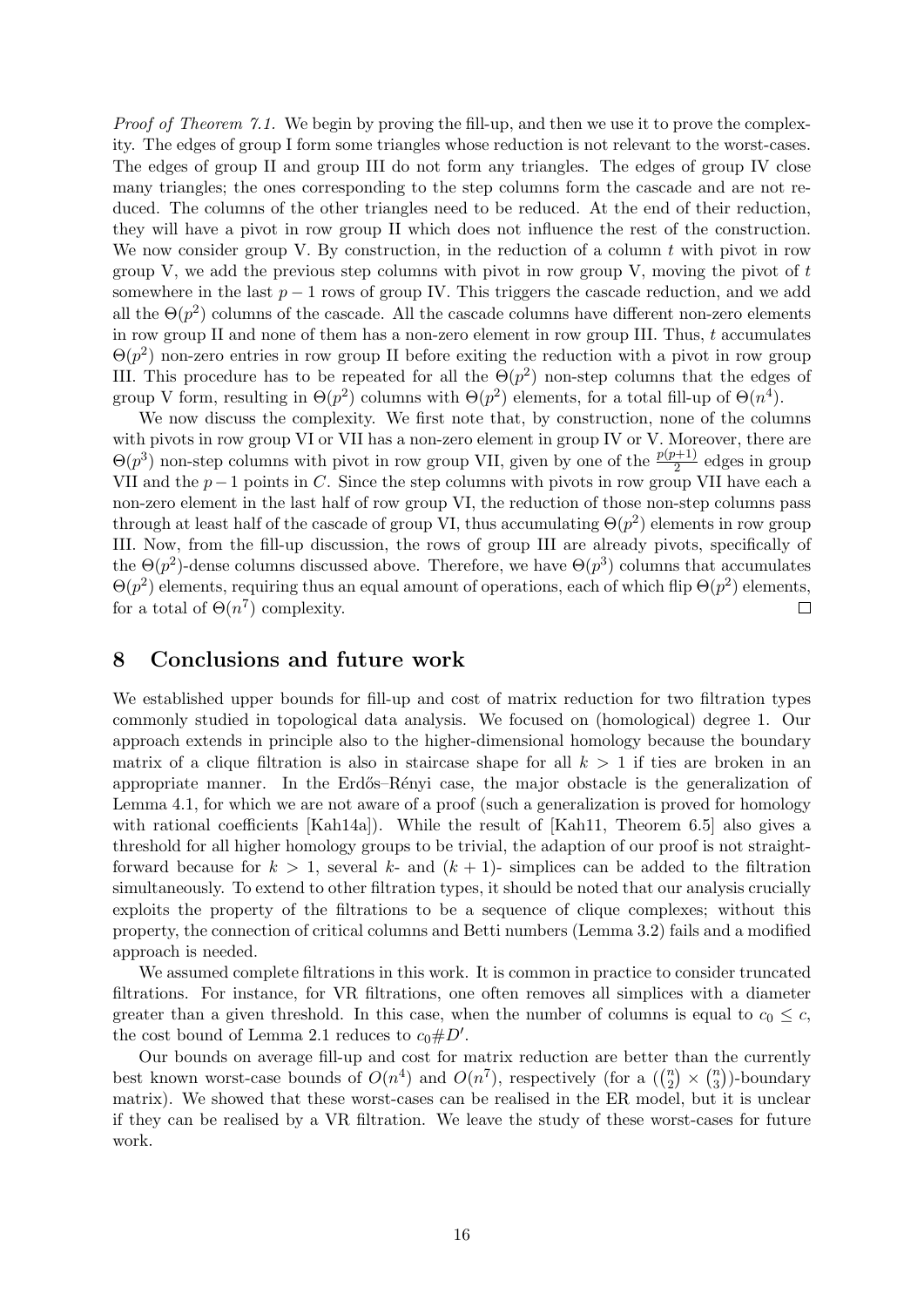Acknowledgments. We thank Mickaël Buchet, Matthew Kahle, and Jeff Kahn for useful discussions. BG and MK were supported by the Austrian Science Fund (FWF) grant number P 29984-N35 and P 33765-N. GH was partially supported by Ecole Polytechnique and thanks TU ´ Graz for the hospitality during his Master Internship.

## <span id="page-16-0"></span>A Proof of Lemma [4.1](#page-7-0)

In this section, we prove [Lemma 4.1,](#page-7-0) that we restate as [Lemma A.1.](#page-16-1) This result is very close to the one stated in [\[DHK13,](#page-22-2) Theorem 1.2]. The main difference is the precision of the bound on  $\mathbb{P}(\beta_1(X(G)) > 0)$ : in our case, we need a bound of  $O(n^{-4})$ . Nevertheless, the proof given in [\[DHK13\]](#page-22-2) can be slightly adapted to give the desired bound, at the expense of increasing  $\rho$ .

<span id="page-16-1"></span>**Lemma A.1.** There are constants  $\kappa > 0$  and  $\rho > 0$  such that if  $p > \rho \cdot \sqrt{\frac{\log n}{n}}$  $\frac{\log n}{n}$ ,  $G \sim G(n, p)$ and  $X$  is the clique complex of  $G$ , then:

$$
\mathbb{P}\left(\beta_1(X) > 0\right) < \kappa \cdot n^{-4}.
$$

Sketch of the proof. Since

$$
\mathbb{P}\left(\beta_1(X) > 0\right) = \mathbb{P}\left(\mathfrak{C}(G) \neq \mathfrak{T}(G)\right) = \mathbb{P}\left(\mathfrak{C}(G)^{\perp} \neq \mathfrak{T}(G)^{\perp}\right)
$$

where  $\mathfrak{C}(G)$  and  $\mathfrak{T}(G)$  denote the cycle and the triangle space of G, respectively, and <sup>⊥</sup> denote the orthogonal with respect to the usual inner product, we will prove the bound for the rightmost probability. To do this, we need two lemmas (originally stated in [\[DHK13,](#page-22-2) Section 3]): [Lemma A.5](#page-18-0) guarantees that, under some assumptions on  $G$ , it is highly unlikely that there is a small element in  $\mathfrak{T}(G)^{\perp} \setminus \mathfrak{C}(G)^{\perp}$ ; [Lemma A.6](#page-18-1) gives us a property which is satisfied by every graph that is large enough.

Finally, we show that if there is a large element F in  $\mathfrak{T}(G)^{\perp} \setminus \mathfrak{C}(G)^{\perp}$ , then we can build a graph B that is very likely to satisfy the hypotheses of [Lemma A.6](#page-18-1) but is very unlikely to satisfy its thesis. Therefore,  $F$  is unlikely to exist, and the claim follows.  $\Box$ 

Throughout this section, we set  $G \sim G(n, p)$ , and we use the following notations:

- V is the set of vertices of G and  $K_n$  is the clique whose vertices are the n elements of V;
- The number of edges in the graph  $H$  is denoted by  $|H|$ :
- For  $x, y \in V$ ,  $\mathcal{N}_H(x)$  is the neighborhood of x in  $H$ ,  $\mathcal{N}_H(x, y) := \mathcal{N}_H(x) \cap \mathcal{N}_H(y)$  is the set of common neighbors of x and y, and we write  $d_H(x) = |\mathcal{N}_H(x)|$  and  $d_H(x, y) = |\mathcal{N}_H(x, y)|$ ;
- If S and T are two sets of vertices,  $\nabla(S,T)$  is the set of edges joining S and T in G, i.e., the set of edges that have one end in S and the other in T. We also write  $\nabla(S) = \nabla(S, V - S)$ and  $\nabla(v) = \nabla(H, \{v\})$  for any  $v \in V$ ;
- $\tau(H)$  is the number of triangles of H.

Moreover, if we do not specify the graph H in the above list, we mean  $H = G$ .

For ease of reference, we now display a series of results initially proved in [\[DHK13\]](#page-22-2), which all follow from Hoeffding inequalities for binomial laws (see [\[JLR00,](#page-23-13) Theorem 2.1]). We adapt their notation to our goals, namely by setting their  $o$  bounds as precise values for the inequalities, which are then true when n is large enough. These results will be used both in the proof of [Lemma A.5](#page-18-0) and in the proof of [Lemma A.1,](#page-16-1) where they will give us the necessary bounds provided that we choose fixed values for  $\epsilon$  that are small enough.

<span id="page-16-2"></span>The first proposition claims, in particular, that the probability that an ER graph has "many" edges is low.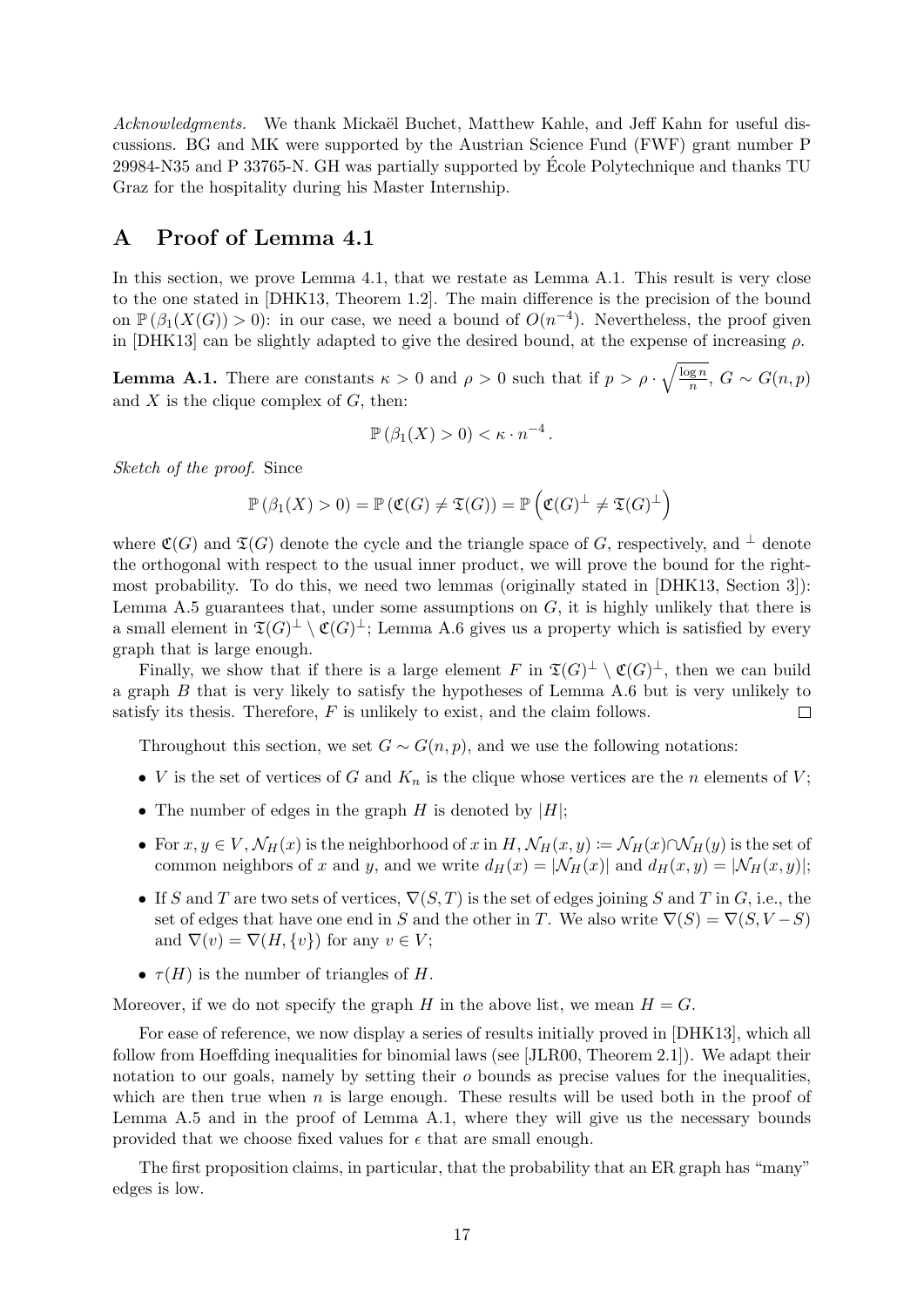**Proposition A.2** (Proposition 2.3 of [\[DHK13\]](#page-22-2)). For every  $\epsilon > 0$ ,

$$
\mathbb{P}\left(\left||G| - \frac{n^2p}{2}\right| > \epsilon \frac{n^2p}{2}\right) \le \exp\left(-\frac{\epsilon^2}{8}n^2p\right),
$$
  

$$
\mathbb{P}\left(\exists v \in V \text{ such that } \left|d(v) - np\right| > \epsilon np\right) \le n \cdot \exp\left(-\frac{\epsilon^2}{4}np\right).
$$

Moreover, for some  $\gamma > 0$ ,

$$
\mathbb{P}(\exists v, w \in V \text{ such that } d(v, w) \ge 4np^2) \le \exp(-\gamma np^2) .
$$

The following proposition shows first that the probability that, in an ER graph, there are two big, disjoint sets of vertices with many more or many fewer edges between them than expected is low. And then that such estimate can be extended to a set of vertices of arbitrary sizes and its complement in G.

<span id="page-17-0"></span>**Proposition A.3** (Proposition 2.4 of [\[DHK13\]](#page-22-2)). For each  $\delta > 0$ , there is a  $K > 0$  such that

$$
\mathbb{P}\left(\exists S, T \subset V \text{ such that }\left[S \cap T = \emptyset\right] \land \left[|S|, |T| > K p^{-1} \log n\right] \land \left[\left||\nabla(S, T)| - |S||T|p\right| > \delta|S||T|p\right]\right) \le \exp(-\gamma_{\delta} n \log np),
$$

and

$$
\mathbb{P}\left(\exists S\subset V, \left| |\nabla(S)|-|S|(n-|S|)p\right|>\delta\cdot|S|(n-|S|)p\right)\leq \exp(-\gamma_{\delta}np),
$$

where, in both cases,  $\gamma_{\delta}$  is a constant depending only on  $\delta$ .

The following proposition is similar to [Proposition A.3,](#page-17-0) but now the sets  $S$  and  $T$  partition the neighborhood set of a vertex in the graph. In particular, this result shows that, in an ER graph, the probability that there exists a vertex with a set of neighbors whose graph has many vertices or that there exists a vertex with a set of neighbors with few vertices and many edges are low.

<span id="page-17-1"></span>**Proposition A.4** (Proposition 2.6 of [\[DHK13\]](#page-22-2)). There is a  $K > 0$  such that

$$
\mathbb{P}\left(\exists v \in V, \exists S \subset \mathcal{N}(v)T = \mathcal{N}(v) \setminus S \text{ such that } \left| |\nabla(S,T)| - |S||T|p \right| > Kn^{3/2}p^2 \right) \le \exp(-\gamma_K np)
$$

where  $\gamma_K$  is a constant depending only on K, and such that

$$
\mathbb{P}\left(\exists v \in V, \exists S \subset \mathcal{N}(v) \text{ such that } |G[S]| > \frac{|S|^2 p}{2} + Kn^{3/2} p^2\right) \le \exp(-\gamma_K np)
$$

where  $G[S]$  denotes the subgraph of G induced by the vertices S and  $\gamma_K$  is a constant depending only on K. Moreover, for every  $\epsilon > 0$ ,

$$
\mathbb{P}\left(\exists v \in V, \exists S \subset \mathcal{N}(v) \text{ such that }\left[|S| < \epsilon n p^2\right] \wedge \left[|G[S]| > \epsilon |S|np^2\right]\right) \le \exp\left(-\frac{\epsilon^2}{4}n^2p^2\right).
$$

For every  $\epsilon > 0$ , there is a  $\gamma > 0$  such that

$$
\mathbb{P}\left(\exists v \in V, \exists S \subset \mathcal{N}(v), T = \mathcal{N}(v) \setminus S \text{ such that } \left[2 \leq |S| \leq |T|\right] \wedge \left[|\nabla(S, T)| \leq (\frac{1}{2} - \epsilon)|S|np^2\right]\right) \leq \exp(-\gamma \cdot np^2).
$$

Finally, there is a  $K > 0$  and a  $\gamma > 0$  such that

$$
\mathbb{P}\left(\exists v \in V, \exists S, T \subset \mathcal{N}(v) \text{ such that } \left[S \cap T = \emptyset\right] \land \left[|T| > np/3\right] \land \left[|S| > K/p\right] \land \left[|\nabla(S, T)| \leq 0.9|S||T|p\right]\right) \leq \exp(-\gamma np).
$$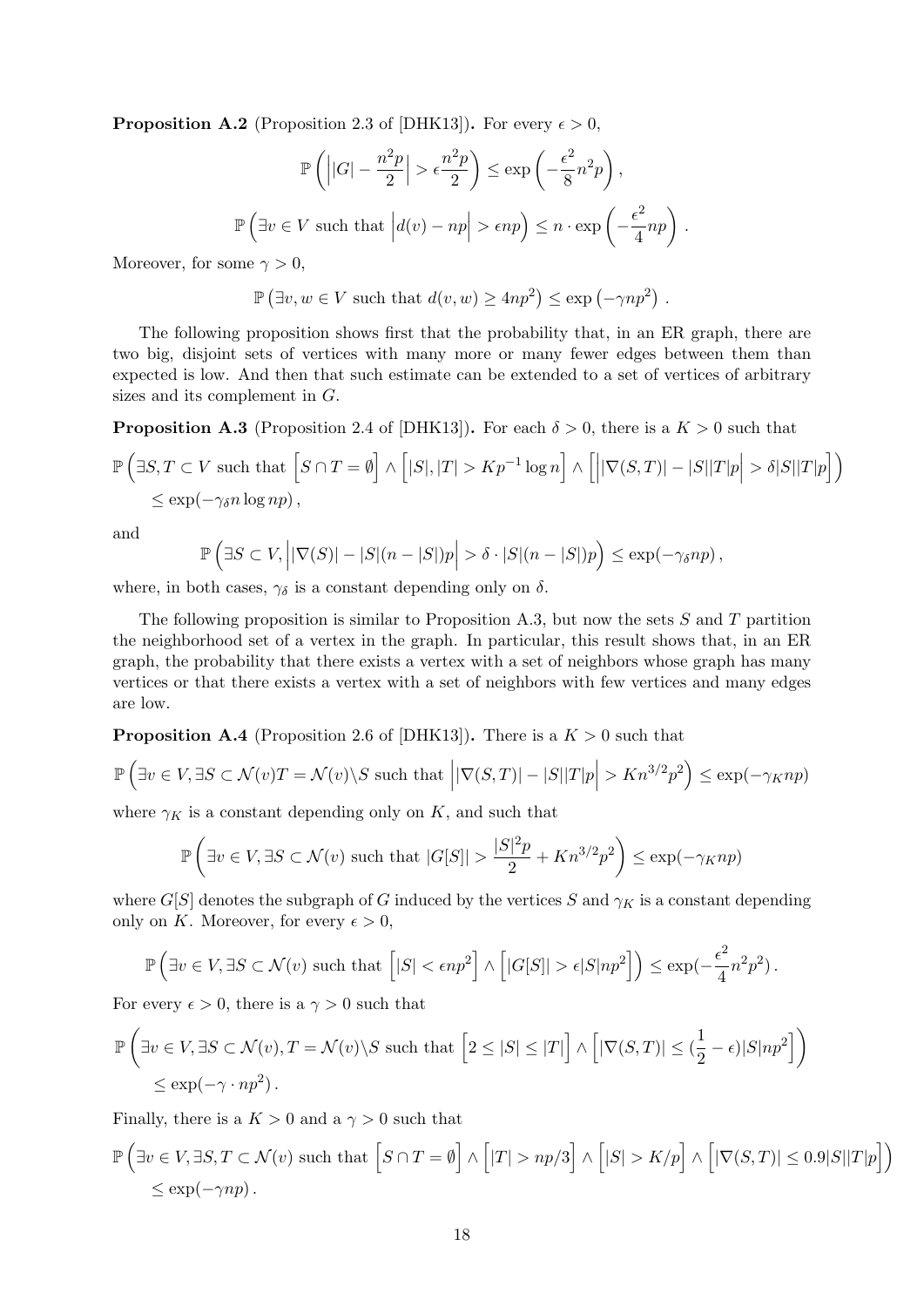<span id="page-18-2"></span>Let  $Q$  be the following event: "all edges of  $G$  are in at least one triangle".

<span id="page-18-0"></span>**Lemma A.5** (Lemma 3.1 of [\[DHK13\]](#page-22-2)). For each  $\eta > 0$ , there is a  $\gamma_{\eta} > 0$  such that if  $p >$  $\rho \cdot \sqrt{\frac{\log n}{n}}$  with  $\rho > 0$  big enough then

$$
\mathbb{P}\left(Q \wedge \left[\exists F \in \mathfrak{T}(G)^{\perp} \backslash \mathfrak{C}(G)^{\perp} \text{ such that } |F| < \frac{1-\eta}{4}n^2p\right]\right) < n^{-\gamma_{\eta}\rho}
$$

In the original lemma, there is no restriction on the value of  $p$  (that can be as small as wanted). We do not need such a general result, and bounding the value of  $p$  makes it possible to control better the value of the probability, which is what we need.

Sketch of the proof. As explained in [\[DHK13,](#page-22-2) Section 4], the proof consists in showing that, if the properties of [Propositions A.2](#page-16-2) to [A.4,](#page-17-1) are satisfied, then the event

$$
\left\{Q \wedge \left[\exists F \in \mathfrak{T}(G)^{\perp} \backslash \mathfrak{C}(G)^{\perp} \text{ such that } |F| < \frac{1 - \eta}{4} n^2 p\right]\right\}
$$

cannot occur. From the exponential bounds of these propositions, we can show that the probability that one of the properties is not satisfied is at most  $n^{-\gamma\rho}$  for some  $\gamma > 0$ , hence the result.  $\Box$ 

The following lemma is deterministic and as such does not need adjustment: we display it here for completeness.

<span id="page-18-1"></span>**Lemma A.6** (Lemma 3.3 of [\[DHK13\]](#page-22-2)). For every  $\eta > 0$  and  $\delta > 0$ , if  $F \subset K_n$  satisfies  $|F| > \frac{1-\delta}{4}$  $\frac{-\delta}{4}n^2$  and  $|F\setminus\Pi|>\eta\cdot n^2$  for every cut  $\Pi$ , then for each  $\epsilon>0$ ,  $\tau(F)>\frac{1}{12}(\eta-3\delta-\epsilon)n^3$ .

*Proof of [Lemma A.1.](#page-16-1)* Let  $\rho > 0$ . When  $p > \rho \cdot \sqrt{\frac{\log n}{n}}$  $\frac{q}{n}$ , the event  $Q =$  $Q =$  "all edges of G are in at least one triangle" is very likely to happen; indeed, we can show that  $\mathbb{P}(\neg Q) < n^{2-\rho^2}$  $\mathbb{P}(\neg Q) < n^{2-\rho^2}$  $\mathbb{P}(\neg Q) < n^{2-\rho^2}$ . Therefore, by choosing  $\rho$  large enough, we can make the probability smaller than  $n^{-4}$ . We can thus assume that [Q](#page-18-2) is satisfied, and we will then try to bound the probability that  $\mathfrak{T}(G)^{\perp} \neq \mathfrak{C}(G)^{\perp}$  under this assumption. Let  $\eta > 0$ . We suppose that  $\mathfrak{T}(G)^{\perp} \neq \mathfrak{C}(G)^{\perp}$ , so that  $\mathfrak{T}(G)^{\perp} \backslash \mathfrak{C}(G)^{\perp}$  is not empty. Because of [Lemma A.5,](#page-18-0) we can then assume that for all  $F \in \mathfrak{T}(G)^{\perp} \setminus \mathfrak{C}(G)^{\perp}$ ,  $|F| \geq \frac{1-\eta}{4}n^2p$ .

Now, let  $\vartheta = 0.1\eta^2$ . We then choose G as follow: first we choose  $G_0 \sim G(n, \vartheta p)$ , and then we add edges of  $K_n\backslash G_0$  independently with probability  $(1 - \vartheta)p/(1 - \vartheta p)$ . Thus  $G \sim G(n, p)$ and  $G_0$  is a (small) subgraph of G. Let  $F_0 = F \cap G_0$ . Let  $A = \{xy \in K_n \backslash G_0, \mathcal{N}_{G_0}(x, y) \neq \emptyset\},\$  $J = K_n \setminus (G_0 \cup A)$  and  $B = \{xy \in A | z \in \mathcal{N}_{G_0}(x, y) \implies |\{xz, yz\} \cap F_0| = 1\}.$  Then the following equality holds:

$$
F \backslash (F_0 \cup J) = G \cap B.
$$

Furthermore, [Lemma A.5](#page-18-0) implies that one of these must hold:

- 1.  $|B| < \frac{1-2\eta}{4}$  $\frac{-2\eta}{4}n^2;$
- 2. There is a cut  $\Pi$  such that  $|B\setminus\Pi| < 0.05n^2$ ;
- 3.  $\tau(B) > 0.004n^3$ .

At the same time, assuming that the probabilistic properties stated in [Propositions A.2](#page-16-2) to [A.4](#page-17-1) are true, B must satisfy all of the following:

- 4.  $|G \cap B| > (1 \eta 2\vartheta(1 + \epsilon) \epsilon) \frac{n^2 p}{4}$  $\frac{z p}{4}$ ;
- 5. For every cut  $\Pi$ ,  $|G \cap (B \setminus \Pi)| > \frac{0.4 2\vartheta \epsilon}{4}$  $\frac{2\vartheta-\epsilon}{4}n^2p;$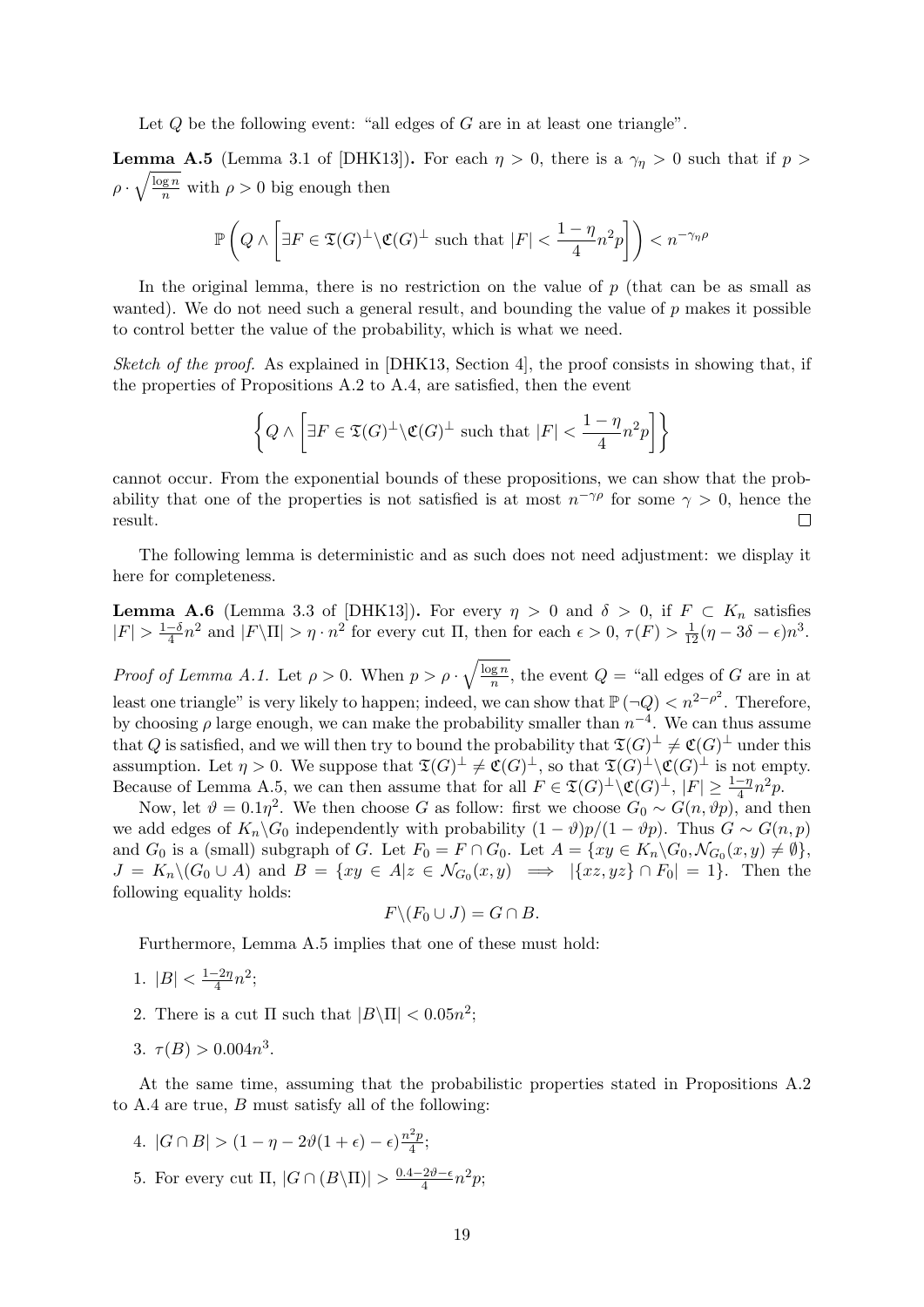6.  $G \cap B$  is triangle-free.

Since p is large, G contains with high probability a large number of edges, and  $G \cap B$  contains a big part of the total graph B. Therefore, these conditions on B and  $G \cap B$  are incompatible. Indeed, we can show that:

- 7.  $\mathbb{P}\left(\exists F_0 \subset G_0 \text{ such that } |B| < \frac{1-2\eta}{4}\right)$  $\left(\frac{-2\eta}{4}\right) \le \exp(-0.02\eta^2 \cdot n^2p);$ 8.  $\mathbb{P}(\exists F_0 \subset G_0, \exists \text{ a cut } \Pi \text{ such that } |B \setminus \Pi| < 0.05n^2) \le \exp(-0.05n^2p)$  when  $\eta$  is small;
- 9.  $\mathbb{P}(\exists F_0 \subset G_0 \text{ such that } \tau(B) > 0.004n^3 \land G \cap B \text{ triangle-free}) < \exp(-(0.0006 \vartheta)n^2p).$

If  $\rho$  is large enough, then for every  $p > \rho \cdot \sqrt{\frac{\log n}{n}}$  $\frac{g n}{n}$ , all these probabilities are  $O(n^{-4})$ . This is precisely what we want: the probability that one of the assumptions we made so far is not satisfied is  $O(n^{-4})$ , and if all the assumptions we made are satisfied, then the only scenario where  $\mathfrak{T}(G)^{\perp} \neq \mathfrak{C}(G)^{\perp}$  have a probability  $O(n^{-4})$  to occur. Hence,  $\mathbb{P}(\mathfrak{T}(G)^{\perp} \neq \mathfrak{C}(G)^{\perp}) =$  $O(n^{-4})$ .  $\Box$ 

## <span id="page-19-0"></span>B Proof of Lemma [5.1](#page-8-1)

In this section, we prove [Lemma 5.1,](#page-8-1) here recalled in [Lemma B.1.](#page-19-1) As described in [Section 5,](#page-8-0) Theorem 6.5 in [\[Kah11\]](#page-23-2) is almost - but not exactly - what we need. Nevertheless, its proof can be adapted to refine the probabilistic bounds and get [Lemma B.1.](#page-19-1)

Let  $V = \{v_1, \ldots, v_n\}$  be a set of points randomly independently sampled from the distribution  $\mathcal{U}\left([0,1]^d\right)$ .

<span id="page-19-1"></span>**Lemma B.1.** There is a constant  $\rho > 0$  such that:

$$
\mathbb{P}\left(\exists \alpha \ge \rho \left(\frac{\log n}{n}\right)^{1/d} \text{ such that } \beta_1(R(V,\alpha)) \ne 0\right) < n^{-2}.
$$

Sketch of the proof. We first define a condition on the point set (the following  $(P_{\alpha})$  $(P_{\alpha})$  $(P_{\alpha})$ ), which is sufficient for a VR complex to have null k-Betti numbers [\(Proposition B.2\)](#page-19-3). Then we show that, given some random point set, it is very likely that every VR complex a for large enough radius satisfies such condition [\(Proposition B.3\)](#page-20-0). For  $k = 1$ , we will get the wanted result.  $\Box$ 

Let  $k > 0$ . For  $Y = \{y_0, \ldots, y_{k+1}\} \subset V$  and  $\alpha > 0$ , let  $(Q_{\alpha,Y})$  be the following property:

<span id="page-19-4"></span>
$$
(Q_{\alpha,Y}): \text{ If } ||y_1|| \ge \alpha/2, ||y_0 - y_1|| > \alpha \text{ and for all others } 0 \le i \le j \le k+1, ||y_i - y_j|| \le \alpha,
$$
  
then  $\exists y \in V \setminus \{y_1, \dots, y_{k+1}\}\text{ such that } y \in \bigcap_{i=1}^{k+1} B(y_i, \alpha) \cap B(0, ||y_1||).$ 

For every  $\alpha > 0$ , we then define the property  $(P_{\alpha})$  as follow:

<span id="page-19-2"></span>
$$
(P_{\alpha})
$$
: for all  $Y = \{y_0, ..., y_{k+1}\} \subset V$  with  $||y_0|| \leq ... \leq ||y_{k+1}||$ ,  $(Q_{\alpha,Y})$  holds.

<span id="page-19-3"></span>**[P](#page-19-2)roposition B.2.** If  $(P_{\alpha})$  holds, then  $\beta_k(R(V,\alpha))=0$ .

Our proof is mainly adapted from the proof of [\[Kah11,](#page-23-2) Theorem 6.5]. The idea is to use the fact that the  $k$ -Betti number of a complex is bounded from above by the number of  $k$ -critical faces (in the sense of discrete Morse theory<sup>[1](#page-19-5)</sup>). We thus show that if  $(P_\alpha)$  $(P_\alpha)$  $(P_\alpha)$  holds, then the VR complex of radius  $\alpha$  cannot have any critical face.

<span id="page-19-5"></span><sup>&</sup>lt;sup>1</sup>For an extensive discussion about Morse theory, see for example [\[For02\]](#page-22-14).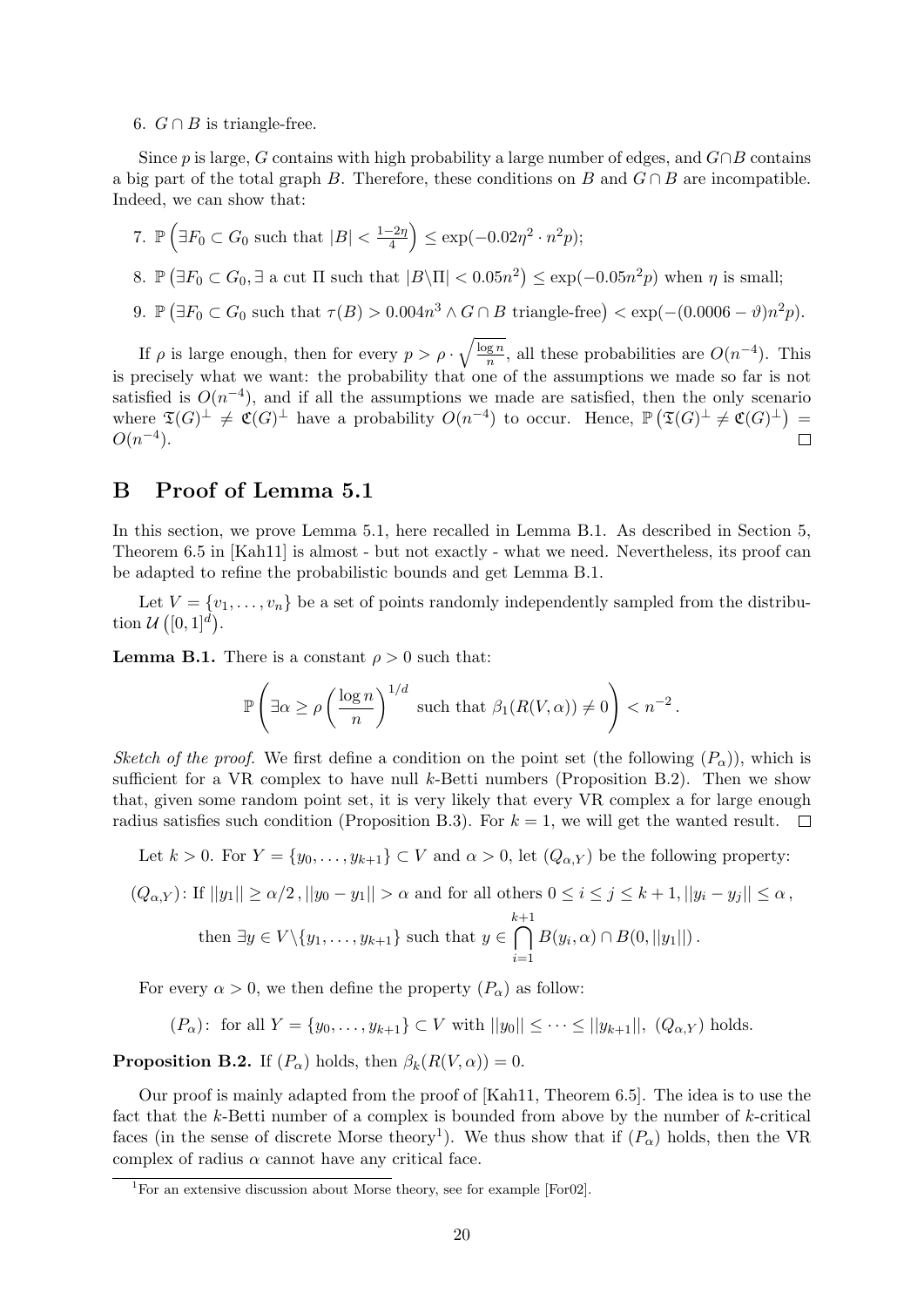*Proof.* Sort the points of V by their distance to 0:  $||v_1|| \leq \cdots \leq ||v_n||$ . Define a discrete vector field V on  $R(V, \alpha)$  in the sense of discrete Morse theory, such that each face  $S = \{v_{i_1}, \ldots, v_{i_j}\}\$ is paired whenever possible with face  ${v_{i_0}} \cup S$  with  $i_0 < i_1$  and  $i_0$  as small as possible (see [\[Kah11,](#page-23-2) Proof of Theorem 5.1] for more details on the construction).

Take a subset of vertices  $\{v_{i_1}, \ldots, v_{i_{k+1}}\} \subset V$  that spans a k-dimensional face F in  $R(V, \alpha)$ , i.e., all the vertices of the set are at distance at most  $\alpha$ . We want to show that F cannot be critical, i.e., unpaired, with respect to  $\mathcal V$ .

If F is critical, then it must be that there is no common neighbor  $v_a$  of  $\{v_{i_1}, \ldots, v_{i_{k+1}}\}$ with  $a < i_1$ . Indeed, if such an  $v_a$  existed, then F would be paired with  $\{v_a\} \cup F$ . Moreover,  $v_{i_2}, \ldots, v_{i_{k+1}}$  must have a common neighbor with smaller index than  $v_{i_1}$ ; otherwise,  $\{v_{i_2},\ldots,v_{i_{k+1}}\}$  would be paired with  $\{v_{i_1}\}\cup\{v_{i_2},\ldots,v_{i_{k+1}}\}=F$  and F would be paired too. Let  $v_{i_0}$  be that common neighbor  $(i_0 < i_1)$ . For  $m \in \{0, \ldots, k+1\}$ , let  $y_m = v_{i_m}$ . Let also call  $Y = \{y_0, \ldots, y_{k+1}\}.$  If F is unpaired, we must have:

- 1.  $||y_0|| \leq \cdots \leq ||y_{k+1}||;$
- 2.  $||y_0 y_1|| > \alpha$  and  $||y_i y_j|| \leq \alpha$  for any other  $i, j \in \{1, ..., k + 1\};$
- 3.  $||y_1|| \ge \alpha/2;$

where the first two conditions follow by our choices of order and neighbor, and the latter must be satisfied or it would contradict the previous assumptions. If, moreover,  $(Q_{\alpha,Y})$  holds — which is the case if  $(P_\alpha)$  $(P_\alpha)$  $(P_\alpha)$  holds — then there is an other vertex  $y \in V$  that lies in  $\bigcap_{i=1}^{k+1} B(y_i, \alpha) \cap$  $B(0, ||y_1||)$ . The vertex y would then have a index lower than the one of  $y_{i_1}$  because it is in  $B(0, ||y_1||)$ . It would also be a common neighbor of  $y_1, \ldots, y_{k+1}$  because it is  $\prod_{i=1}^{k+1} B(y_i, \alpha) \cap$  $B(0, ||y_1||)$ . As we have seen before, this is not possible if F is critical. As a conclusion, if  $(P_\alpha)$ holds, then no k-face is critical. Since  $\beta_k(R(V,\alpha))$  is always smaller than the number of critical k-faces, this concludes the proof.  $\Box$ 

<span id="page-20-0"></span>**Proposition B.3.** There is a 
$$
\rho > 0
$$
 such that  $\mathbb{P}\left(\exists r > \rho \left(\frac{\log n}{n}\right)^{1/d} \text{ such that } \neg(P_r)\right) < n^{-2}$ .

The proof is similar to [\[Kah11,](#page-23-2) Proof of Theorem 5.1], though reformulated differently and with some extra steps to ensure that the property  $(P_\alpha)$  $(P_\alpha)$  $(P_\alpha)$  is satisfied simultaneously for all large enough values of  $\alpha$ . Before diving into the proof, we report here for convenience a deterministic result from [\[Kah11\]](#page-23-2).

<span id="page-20-1"></span>**Lemma B.4** (Lemma 5.3 of [\[Kah11\]](#page-23-2)). There exists a constant  $\epsilon_d > 0$  such that the following holds for every  $\alpha > 0$ : Let  $l \geq 1$ , and let  $\{y_0, \ldots, y_l\} \subset \mathbb{R}^d$  be an  $(l + 1)$ -tuple of points such that  $||y_0|| \leq \cdots \leq ||y_l||$  and  $||y_1|| \geq \alpha/2$ ,  $||y_0 - y_1|| > \alpha$  and  $||y_i - y_j|| \leq \alpha$  for every other  $0 \leq i \leq j \leq l$ . Then the intersection

$$
I = \bigcap_{i=1}^{l} B(y_i, \alpha) \cap B(0, ||y_1||)
$$

satisfies  $\mu(I) \geq \epsilon_d r^d$ , where  $\mu(\cdot)$  denotes the Lebesgue measure on  $\mathbb{R}^d$ .

*Proof of [Proposition B.3.](#page-20-0)* We show that, for every subset  $Y \subset V$  of  $k + 2$  points, it is very unlikely that there is a large  $\alpha$  such that  $(Q_{\alpha,Y})$  does not hold. With this goal in mind, we first define a radius R depending on Y such that if Y does not satisfy  $(Q_{\alpha,Y})$ , then either  $\alpha$  is small or  $\alpha \geq R$ . Then we show that, when  $\alpha \geq R$ , the conditions of [Lemma B.4](#page-20-1) are satisfied for the set of points  $Y$  and the radius  $R$ . We thus get a lower bound on the measure of the intersection of balls defined in the lemma. Finally, if  $(Q_{\alpha,Y})$  does not hold, then this intersection must contain no other vertices than those of  $Y$ ; the bound on its measure ensures that this is unlikely to happen for large values of R, and the claim follows.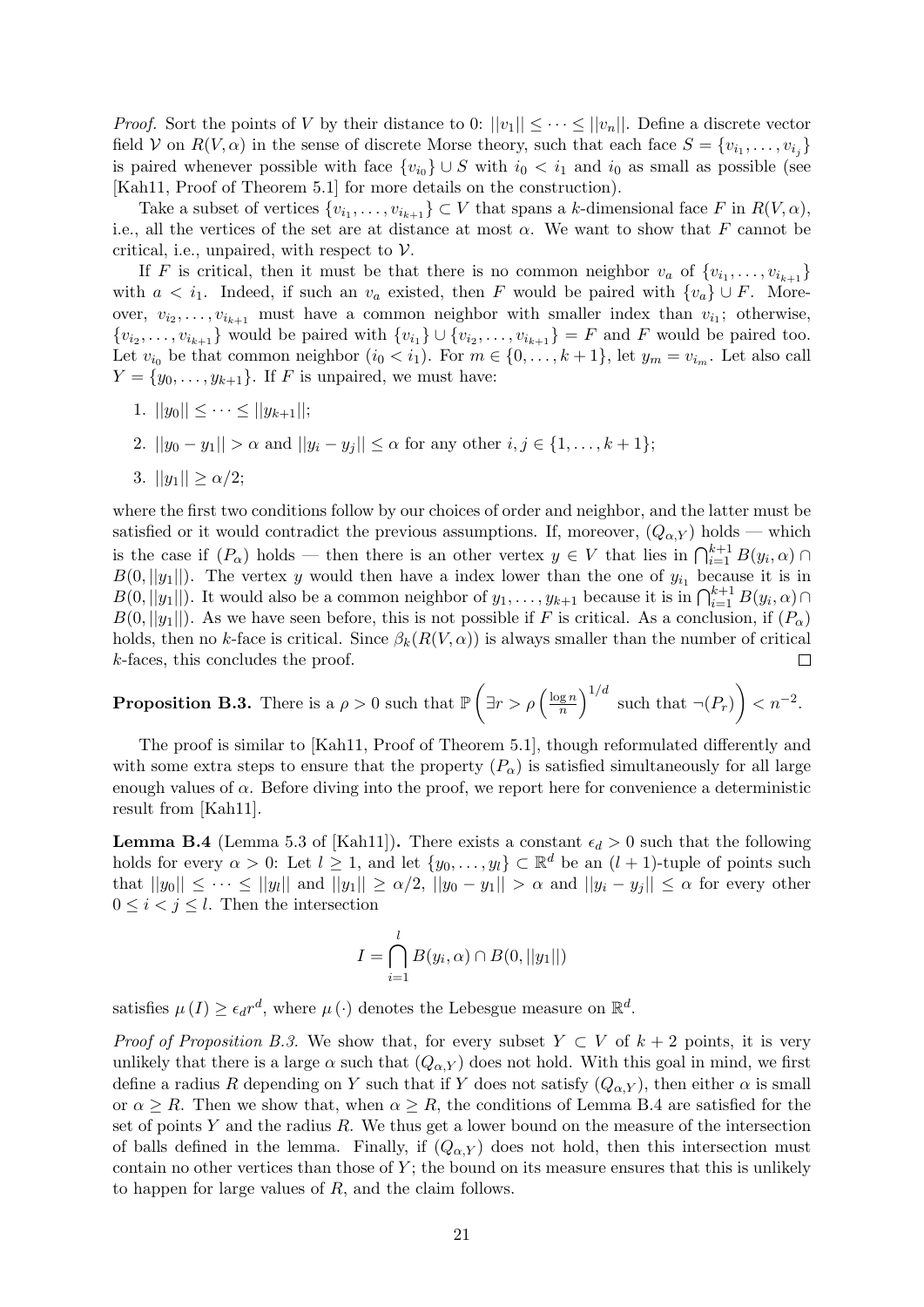Let  $\rho > 0$  and  $\alpha_n = \rho \left( \frac{\log n}{n} \right)$  $\left(\frac{\log n}{n}\right)^{1/d}$ . Let  $y_0, \ldots, y_{k+1}$  be elements in V and  $Y = \{y_0, \ldots, y_{k+1}\}.$ Let us suppose that there is a  $\alpha \geq \alpha_n$  such that  $(Q_{\alpha,Y})$  does not hold; that is:  $||y_1|| \geq \alpha/2$ ,  $||y_0 - y_1|| > \alpha$ ,  $||y_i - y_j|| \leq \alpha$  for every other  $0 \leq i < j \leq k+1$ , and  $I_\alpha = \bigcap_{i=1}^{k+1} B(y_i, \alpha)$  $B(0, ||y_1||)$  does not contain any element of  $V \setminus Y$ . We define R' and R as

$$
R' := \max_{\substack{0 \le i < j \le k+1 \\ (i,j) \neq (0,1)}} (||y_i, y_j||) \quad \text{and} \quad R := \max(R', \alpha_n).
$$

We then have  $\alpha \geq R'$  and thus  $\alpha \geq R$ . Therefore,  $||y_1|| > R/2$  and  $||y_0 - y_1|| > R$ . By definition of R,  $||y_i - y_j|| \leq R$  for every other  $0 \leq i < j \leq k+1$ . By [Lemma B.4,](#page-20-1) the intersection

$$
I_R = \bigcap_{i=1}^{l} B(y_i, R) \cap B(0, ||y_1||)
$$

satisfies  $\mu(I_R) \geq \epsilon_d R^d$  so  $\mu(I_R) \geq \epsilon_d \alpha_n^d$ . Moreover,  $I_R \subset I_\alpha$  because  $R \leq \alpha$  and by definition of  $I_R$  and  $I_\alpha$ . So,  $I_R$  contains no other element of V than those of Y, since it is the case for  $I_\alpha$ . Thus:

<span id="page-21-0"></span>
$$
\mathbb{P}\left(\exists\alpha>\alpha_n\text{ such that }\neg(Q_{\alpha,Y})\right)\leq\mathbb{P}\left(\left[\mu\left(I_R\right)\geq\epsilon_dr_n^d\right]\ \wedge\ [I_R\cap\left(V\setminus Y\right)=\emptyset]\right). \tag{3}
$$

For every set of points  $Z = z_1, ..., z_{k+1} \in [0,1]^d$ , let  $J_Z = \bigcap_{i=1}^{k+1} B(z_i, R_Z) \cap B(0, ||z_1||)$ , where  $R_Z$  denotes the maximal radius between  $\alpha_n$  and the distances between the  $z_i$  (except  $||z_1 - z_0||$ . Note that  $J_Z$  is a deterministic set.

The conditional probability of the right-hand side of [\(3\)](#page-21-0) given  $y_1, \ldots, y_{k+1} = z_1, \ldots, z_{k+1}$ is:

$$
\mathbb{P}\left(\left[\mu\left(I_R\right)\geq\epsilon_d\alpha_n^d\right]\ \wedge\ [I_R\cap\left(V\setminus Y\right)=\emptyset]\ \mid y_1,\ldots,y_{k+1}=z_1,\ldots,z_{k+1}\right)
$$
\n
$$
=\mathbb{P}\left(\left[\mu\left(J_Z\right)\geq\epsilon_d\alpha_n^d\right]\ \wedge\ [J_Z\cap\left(V\setminus Y\right)=\emptyset]\ \mid y_1,\ldots,y_{k+1}=z_1,\ldots,z_{k+1}\right)
$$
\n
$$
=\mathbb{P}\left(\left[\mu\left(J_Z\right)\geq\epsilon_d\alpha_n^d\right]\ \wedge\ [J_Z\cap\left(V\setminus Y\right)=\emptyset]\right)
$$
\n
$$
=\mathbb{1}_{\mu(J_Z)\geq\epsilon_d\alpha_n^d}\cdot\mathbb{P}\left(J_Z\cap\left(V\setminus Y\right)=\emptyset\right)
$$

where we used the independence between the points of  $Y$  and the other elements of  $V$  between the second and third lines and the fact that  $\mu(J_Z) \geq \epsilon_d \alpha_n^d$  is a deterministic property between the third and fourth lines. Since the elements of  $V$  are drawn independently and uniformly, we know that:

$$
\mathbb{P}\left(J_Z \cap (V \setminus Y) = \emptyset\right) = \left(1 - \frac{\mu\left(J_Z \cap [0,1]^d\right)}{\mu\left([0,1]^d\right)}\right)^{n-k-2}
$$

.

We now need to bound  $\mu\left(J_Z \cap [0,1]^d\right)$  when  $\mu\left(J_Z\right) \geq \epsilon_d \alpha_n^d$ . One can show with a geometric argument that there is a constant  $\eta_d$  such that  $\mu\left(J_Z \cap [0,1]^d\right) \geq \eta_d \cdot \mu\left(J_Z\right)$  for every set of points Z, when  $\alpha_n$  is smaller than the diameter of  $[0,1]^d$ , because  $J_Z$  is the intersection of balls centered on points of  $[0,1]^d$ . Thus, for the appropriate constant  $\epsilon'_d$ ,  $\mu\left(J_Z \cap [0,1]^d\right) \geq \epsilon'_d \alpha_n^d$ , and:

$$
\mathbb{1}_{\mu(J_Z) \ge \epsilon_d \alpha_n^d} \cdot \mathbb{P}\left(J_Z \cap (V \setminus Y) = \emptyset\right) \le (1 - \epsilon_d' \cdot \alpha_n^d)^{n-k-2}.
$$

Since the bound  $(1 - \epsilon_d' \cdot \alpha_n^d)^{n-k-2}$  is satisfied for any points  $z_1, \ldots, z_{k+1} \in [0,1]^d$ , we can integrate over all the possible conditional values of  $\{y_1, \ldots, y_{k+1}\}\)$  to obtain:

$$
\mathbb{P}\left(\left[\mu\left(I_R\right)\geq\epsilon_d\alpha_n^d\right]\ \wedge\ [I_R\cap\left(V\setminus Y\right)=\emptyset]\right)\leq\left(1-\epsilon_d'\cdot\alpha_n^d\right)^{n-k-2}.
$$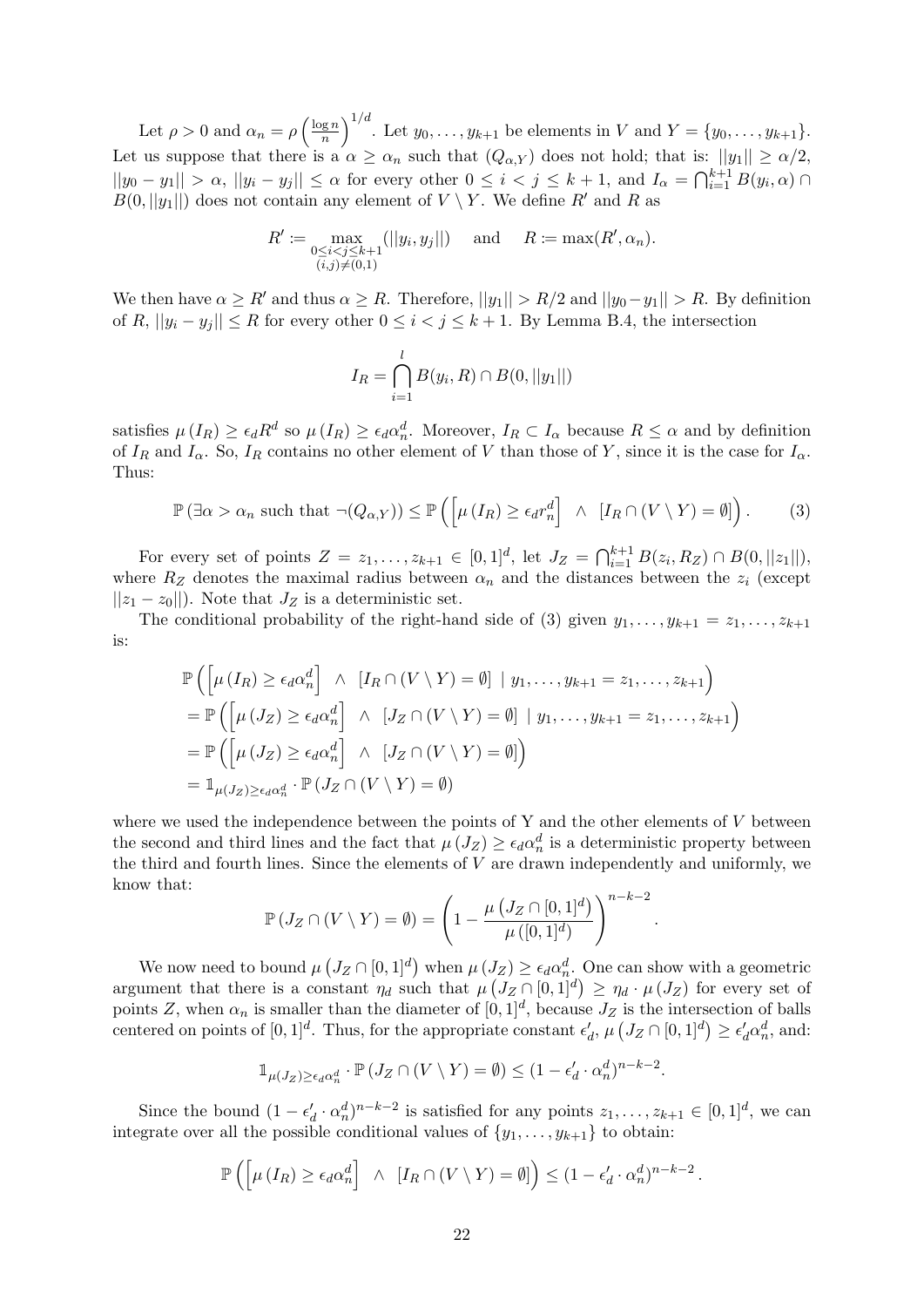Therefore:

$$
\mathbb{P}(\exists \alpha > \alpha_n \text{ such that } \neg(Q_{\alpha,Y}) \le (1 - \epsilon'_d \cdot \alpha_n^d)^{n-k-2}.
$$

Then we can sum over all possible choices of  $y_1, \ldots, y_{k+1}$  to obtain:

$$
\mathbb{P}(\exists y_0,\ldots,y_{k+1}\in V,\exists\alpha>\alpha_n\text{ such that }\neg(Q_{\alpha,Y}))\leq {n\choose k+2}(1-\epsilon'_d\cdot\alpha_n^d)^{n-k-2}.
$$

In conclusion, we have:

$$
\mathbb{P}(\exists \alpha > \alpha_n \text{ such that } \neg(P_{\alpha})) \le {n \choose k+2} (1 - \epsilon'_d \cdot \alpha_n^d)^{n-k-2} \le n^{k+2} \left(1 - \epsilon'_d \cdot \kappa \cdot \frac{\log n}{n}\right)^{n-k-2}
$$

$$
\le \exp\left((k+2)\log n - (n-k-2)\epsilon'_d \cdot \kappa \cdot \frac{\log n}{n}\right)
$$

$$
\le \exp(-\kappa' \log n)
$$

where the constant  $\kappa'$  can be chosen as big as wanted by increasing the value of  $\kappa$ . By taking  $\kappa' \geq 2$ , we get the wanted result.  $\Box$ 

## References

- <span id="page-22-3"></span>[ATVJ14] Henry Adams, Andrew Tausz, and Mikael Vejdemo-Johansson. Javaplex: A research software package for persistent (co)homology. In *Mathematical Software – ICMS 2014*, volume 8592, pages 129–136, Lecture Notes in Computer Science, 2014. Springer Berlin Heidelberg.
- <span id="page-22-4"></span>[Bau21] Ulrich Bauer. Ripser: efficient computation of Vietoris–Rips persistence barcodes. Journal of Applied and Computational Topology, pages 1–33, 2021.
- <span id="page-22-10"></span>[BK18] Omer Bobrowski and Matthew Kahle. Topology of random geometric complexes: a survey. Journal of Applied and Computational Topology, 1(3):331–364, Jun 2018.
- <span id="page-22-1"></span>[BKRW17] Ulrich Bauer, Michael Kerber, Jan Reininghaus, and Hubert Wagner. Phat–persistent homology algorithms toolbox. Journal of Symbolic Computation, 78:76–90, 2017.
- <span id="page-22-11"></span>[BKS17] Omer Bobrowski, Matthew Kahle, and Primoz Skraba. Maximally persistent cycles in random geometric complexes. The Annals of Applied Probability, pages 2032–2060, 2017.
- <span id="page-22-7"></span>[CD91] David R. Chang and Bruce R. Donald. On the complexity of computing the homology type of a triangulation. In [1991] Proceedings 32nd Annual Symposium of Foundations of Computer Science, pages 650–661, 1991.
- <span id="page-22-6"></span>[CGJL20] Wojciech Chachólski, Barbara Giunti, Alvin Jin, and Claudia Landi. Decomposing filtered chain complexes: geometry behind barcoding algorithms, 2020.
- <span id="page-22-5"></span>[CK13] Chao Chen and Michael Kerber. An output-sensitive algorithm for persistent homology. Computational Geometry, 46(4):435–447, 2013.
- <span id="page-22-12"></span>[DC19] Vincent Divol and Frédéric Chazal. The density of expected persistence diagrams and its kernel based estimation. Journal of Computational Geometry, 10(2):127–153, 2019.
- <span id="page-22-8"></span>[DER86] Iain S Duff, Albert M Erisman, and John K Reid. Direct Methods for Sparse Matrices. Oxford University Press, Inc., USA, 1986.
- <span id="page-22-2"></span>[DHK13] Bobby Demarco, Arran Hamm, and Jeff Kahn. On the triangle space of a random graph. Journal of Combinatorics, 4(2):229–249, 2013.
- <span id="page-22-13"></span>[EH10] Herbert Edelsbrunner and John Harer. Computational topology: an introduction. American Mathematical Soc., 2010.
- <span id="page-22-0"></span>[ELZ00] Herbert Edelsbrunner, David Letscher, and Afra Zomorodian. Topological persistence and simplification. In Proceedings 41st annual symposium on foundations of computer science, pages 454–463. IEEE, 2000.
- <span id="page-22-14"></span>[For02] Robin Forman. A user's guide to discrete morse theory. Séminaire Lotharingien de Combinatoire, 48, 2002.
- <span id="page-22-9"></span>[HG72] Hsueh Hsieh and Mohammed Ghausi. A probabilistic approach to optimal pivoting and prediction of fill-in for random sparse matrices. IEEE Transactions on Circuit Theory, 19(4):329–336, 1972.